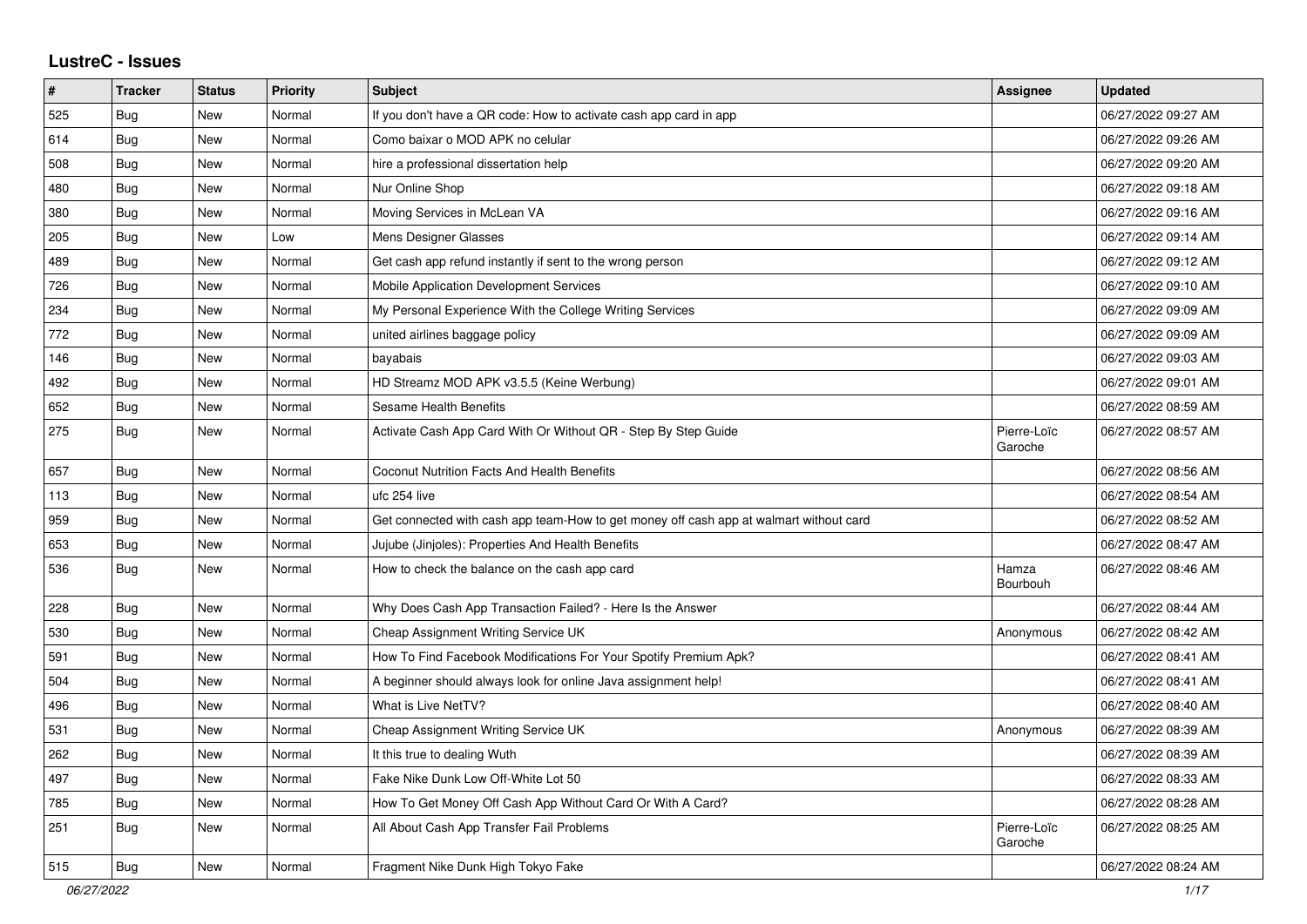| $\vert$ # | <b>Tracker</b> | <b>Status</b> | <b>Priority</b> | <b>Subject</b>                                                                           | <b>Assignee</b>        | <b>Updated</b>      |
|-----------|----------------|---------------|-----------------|------------------------------------------------------------------------------------------|------------------------|---------------------|
| 157       | Bug            | New           | Normal          | Forget cash app pin                                                                      |                        | 06/27/2022 08:18 AM |
| 495       | Bug            | New           | Normal          | Twitch Clip Downloader Download Twitch Clips Online 2021                                 |                        | 06/27/2022 08:17 AM |
| 486       | <b>Bug</b>     | New           | Low             | HP Wireless Printer Setup                                                                | Anonymous              | 06/27/2022 08:16 AM |
| 528       | Bug            | New           | Normal          | Korean Mag                                                                               |                        | 06/27/2022 08:14 AM |
| 345       | Bug            | New           | Normal          | Stain Protection Services in Chesapeake VA                                               |                        | 06/27/2022 08:07 AM |
| 514       | Bug            | New           | Normal          | Trans-Caribbean                                                                          |                        | 06/27/2022 08:06 AM |
| 720       | Bug            | New           | Normal          | How does Cash App Phone Number provide a quick treatment?                                |                        | 06/27/2022 08:02 AM |
| 556       | <b>Bug</b>     | New           | Normal          | Play Game Mod Apk With Your Friends                                                      |                        | 06/27/2022 08:01 AM |
| 584       | <b>Bug</b>     | New           | Normal          | Want the cash app customer service number to check balance?                              |                        | 06/27/2022 08:00 AM |
| 92        | <b>Bug</b>     | New           | High            | expression should have been normalized in EMF backend                                    | Pierre-Loïc<br>Garoche | 06/27/2022 07:59 AM |
| 722       | Bug            | New           | Normal          | Vergrößern Sie Instagram-Fotos mit instazoom                                             | Christophe<br>Garion   | 06/27/2022 07:54 AM |
| 168       | Bug            | New           | Normal          | UFC 256 Live Stream Online                                                               |                        | 06/27/2022 07:53 AM |
| 190       | <b>Bug</b>     | New           | Normal          | All About Cash App Transfer Fail Problems                                                |                        | 06/27/2022 07:47 AM |
| 116       | Bug            | New           | Normal          | aertaeyg                                                                                 |                        | 06/27/2022 07:43 AM |
| 502       | <b>Bug</b>     | New           | Normal          | Les instructions pour définir des sonneries pour iPhone sont simples et faciles à suivre |                        | 06/27/2022 07:40 AM |
| 671       | Bug            | New           | Normal          | Hot games                                                                                | Pierre-Loïc<br>Garoche | 06/27/2022 07:40 AM |
| 75        | Bug            | New           | Normal          | exception File "checks/algebraicLoop.ml", line 368, characters 16-22: Assertion failed   |                        | 06/27/2022 07:37 AM |
| 667       | Bug            | New           | Normal          | What Is a Ringtone?                                                                      |                        | 06/27/2022 07:34 AM |
| 215       | Bug            | New           | Normal          | How For Top Level Cell Phone For You                                                     |                        | 06/27/2022 07:31 AM |
| 703       | <b>Bug</b>     | New           | Normal          | For real-time help, dial Facebook customer service number                                |                        | 06/27/2022 07:29 AM |
| 250       | <b>Bug</b>     | New           | Normal          | Reviews of phone ringtones                                                               |                        | 06/27/2022 07:29 AM |
| 158       | <b>Bug</b>     | New           | Normal          | dfghj zcvgh                                                                              |                        | 06/27/2022 07:28 AM |
| 513       | Bug            | New           | Normal          | Unlock cash app account using the easy steps:                                            | Anonymous              | 06/27/2022 07:28 AM |
| 498       | <b>Bug</b>     | New           | Normal          | Téléchargeur SoundCloud : SoundCloud en Mp3                                              | Christophe<br>Garion   | 06/27/2022 07:27 AM |
| 519       | <b>Bug</b>     | New           | Normal          | Are you finding online UK Assignment writers?                                            |                        | 06/27/2022 07:23 AM |
| 279       | <b>Bug</b>     | New           | High            | What is an essential feature of an internal communications app?                          |                        | 06/27/2022 07:14 AM |
| 996       | <b>Bug</b>     | New           | Normal          | Cricut.com/setup                                                                         |                        | 06/27/2022 07:12 AM |
| 471       | <b>Bug</b>     | New           | Normal          | Residential Floor Cleaning Westchester MA                                                |                        | 06/27/2022 07:08 AM |
| 1018      | Bug            | New           | Normal          | So erhalten Sie ein kostenloses Hörbuch                                                  |                        | 06/27/2022 07:08 AM |
| 687       | <b>Bug</b>     | New           | Normal          | How to use twitch.tv/activate?                                                           |                        | 06/27/2022 07:08 AM |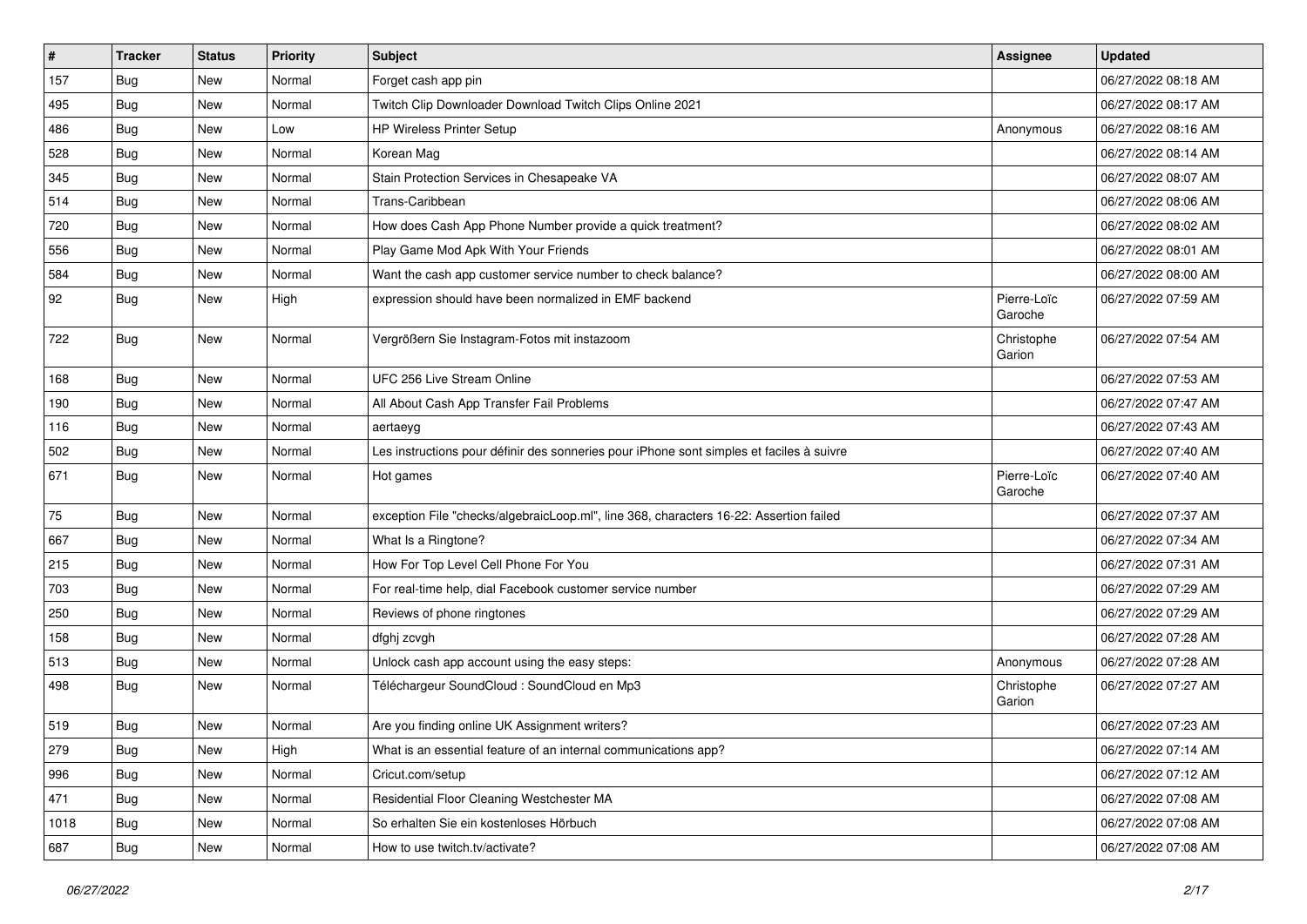| $\vert$ # | <b>Tracker</b> | <b>Status</b> | <b>Priority</b> | Subject                                                                                                                                      | <b>Assignee</b>        | <b>Updated</b>      |
|-----------|----------------|---------------|-----------------|----------------------------------------------------------------------------------------------------------------------------------------------|------------------------|---------------------|
| 550       | <b>Bug</b>     | New           | Normal          | Nederland FM - beste manieren om naar internationale radio op internet te luisteren                                                          |                        | 06/27/2022 07:04 AM |
| 317       | Bug            | New           | Normal          | Eco/Green Cleaning Services in Virginia Beach VA                                                                                             |                        | 06/27/2022 07:03 AM |
| 565       | Bug            | New           | Normal          | How To Install RepelisPlus On Your Android Phone?                                                                                            |                        | 06/27/2022 06:54 AM |
| 500       | <b>Bug</b>     | New           | Normal          | Simply contact the technical team, to find the solution to cash app refund problems.                                                         | Pierre-Loïc<br>Garoche | 06/27/2022 06:52 AM |
| 76        | Bug            | New           | Normal          | Import error: Load error: imported node real_to_int declared in a regular Lustre file. File "include/conv.lusi", line<br>1, characters 0-64: |                        | 06/27/2022 06:52 AM |
| 807       | Bug            | New           | Normal          | 1v1Battle is a strategic action 'Build and shoot' game                                                                                       |                        | 06/27/2022 06:52 AM |
| 503       | Bug            | New           | Normal          | Youtube Premium Apk free download for Android                                                                                                |                        | 06/27/2022 06:52 AM |
| 246       | Bug            | New           | Normal          | The Beast App                                                                                                                                |                        | 06/27/2022 06:50 AM |
| 618       | <b>Bug</b>     | New           | Normal          | Buy Steroids Online with OurMedicnes.com   Best Quality Steroids                                                                             |                        | 06/27/2022 06:46 AM |
| 282       | Bug            | New           | Normal          | Activate Cash App Card: Learn Simple Steps & Fix Errors                                                                                      |                        | 06/27/2022 06:43 AM |
| 520       | Bug            | New           | Normal          | What Is The Major Role Of Cash.app/Help and Support Page?                                                                                    |                        | 06/27/2022 06:43 AM |
| 244       | Bug            | New           | Normal          | Quels sont les avantages des stations de radio en ligne.                                                                                     |                        | 06/27/2022 06:42 AM |
| 331       | Bug            | New           | Normal          | Water Extraction Services in Norfolk VA                                                                                                      |                        | 06/27/2022 06:38 AM |
| 577       | Bug            | New           | Normal          | Follow these easy steps to make Admiral Casino Login                                                                                         |                        | 06/27/2022 06:34 AM |
| 727       | <b>Bug</b>     | New           | Normal          | Drive for speed simulator mod apk                                                                                                            | Pierre-Loïc<br>Garoche | 06/27/2022 06:33 AM |
| 507       | <b>Bug</b>     | New           | Normal          | central.bitdefender.com                                                                                                                      |                        | 06/27/2022 06:31 AM |
| 763       | <b>Bug</b>     | New           | High            | How to Make a Ringtone on Your iPhone                                                                                                        |                        | 06/27/2022 06:21 AM |
| 188       | <b>Bug</b>     | New           | Normal          | Why are university students buying assignments online?                                                                                       | Pierre-Loïc<br>Garoche | 06/27/2022 06:19 AM |
| 505       | Bug            | New           | Normal          | www.trendmicro.com/activate                                                                                                                  |                        | 06/27/2022 06:15 AM |
| 797       | <b>Bug</b>     | New           | Normal          | Psychedelic                                                                                                                                  | Christophe<br>Garion   | 06/27/2022 06:07 AM |
| 487       | Bug            | New           | Normal          | Cheap Fake Dunks                                                                                                                             |                        | 06/27/2022 06:01 AM |
| 588       | Bug            | New           | Normal          | YouTube Vanced Apk Manager App - Como instalá-lo                                                                                             |                        | 06/27/2022 05:52 AM |
| 541       | <b>Bug</b>     | New           | Normal          | How to fix the cash app payment failed errors?                                                                                               |                        | 06/27/2022 05:52 AM |
| 689       | Bug            | New           | Normal          | How to use twitch.tv/activate?                                                                                                               |                        | 06/27/2022 05:44 AM |
| 715       | Bug            | New           | Normal          | Puppy Playtime Descargar gratis                                                                                                              |                        | 06/27/2022 05:42 AM |
| 808       | <b>Bug</b>     | New           | Normal          | Sinnvolle Guten-Morgen-Grüße                                                                                                                 |                        | 06/27/2022 05:41 AM |
| 985       | Bug            | New           | Normal          | Find out the vitality of Facebook Phone Number:                                                                                              |                        | 06/27/2022 05:39 AM |
| 490       | <b>Bug</b>     | New           | Normal          | Unlock cash app account by getting quick solutions from the technical executives                                                             |                        | 06/27/2022 05:39 AM |
| 780       | <b>Bug</b>     | New           | Normal          | Best Whatsapp Modified APKs                                                                                                                  | Pierre-Loïc<br>Garoche | 06/27/2022 05:38 AM |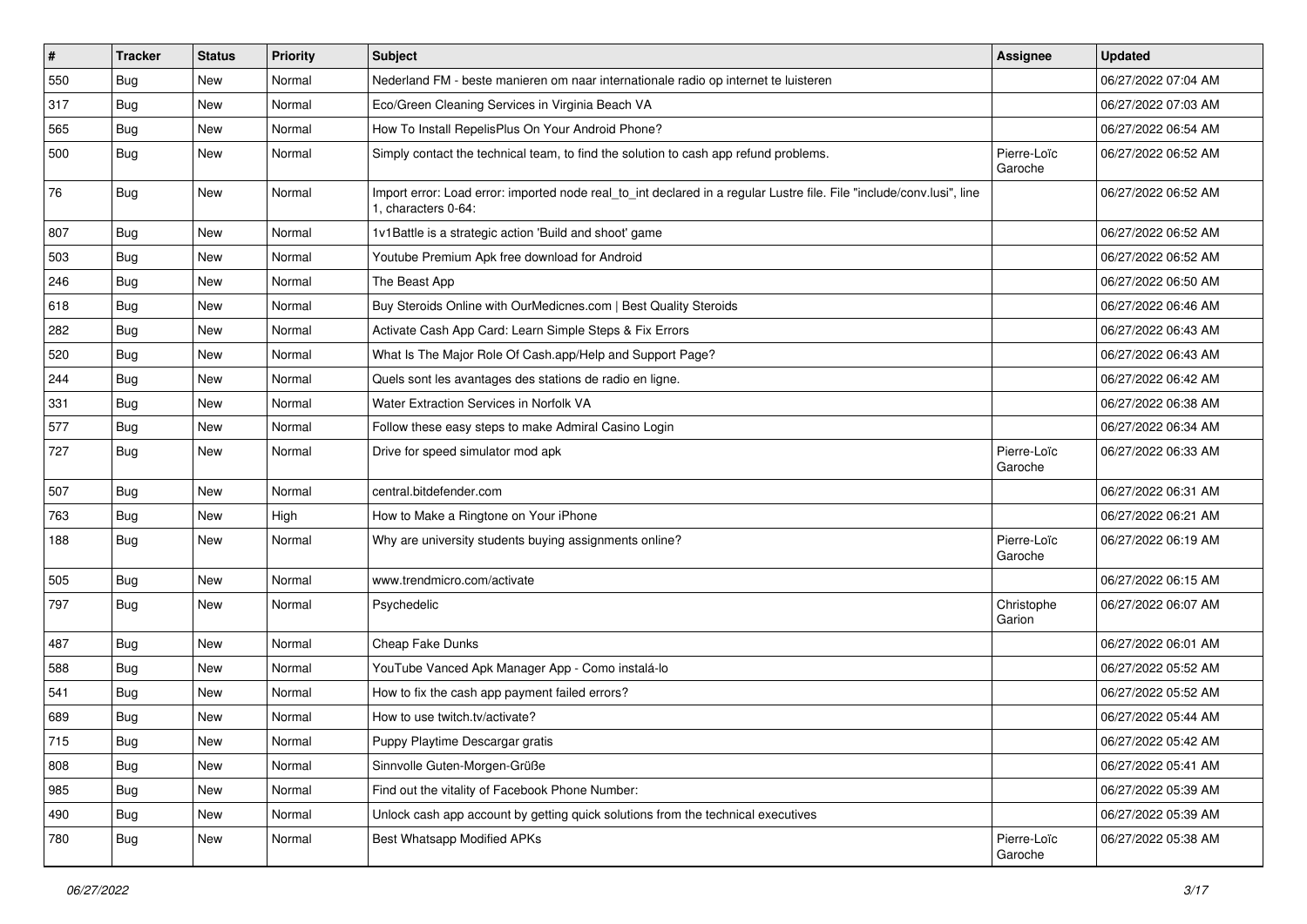| #    | <b>Tracker</b> | <b>Status</b> | Priority | <b>Subject</b>                                                                                                                                                                                                                                    | <b>Assignee</b>        | <b>Updated</b>      |
|------|----------------|---------------|----------|---------------------------------------------------------------------------------------------------------------------------------------------------------------------------------------------------------------------------------------------------|------------------------|---------------------|
| 315  | Bug            | New           | Normal   | Dissertation help UK                                                                                                                                                                                                                              |                        | 06/27/2022 05:29 AM |
| 532  | Bug            | <b>New</b>    | Normal   | My Assignment Help                                                                                                                                                                                                                                |                        | 06/27/2022 05:29 AM |
| 723  | Bug            | New           | High     | The best horror game in 2021                                                                                                                                                                                                                      | Christophe<br>Garion   | 06/27/2022 05:28 AM |
| 333  | <b>Bug</b>     | New           | Normal   | Mold Removal Services in Norfolk VA                                                                                                                                                                                                               |                        | 06/27/2022 05:20 AM |
| 484  | Bug            | <b>New</b>    | Normal   | UK best essay writing service                                                                                                                                                                                                                     |                        | 06/27/2022 05:20 AM |
| 181  | Bug            | New           | Normal   | <b>Healthcare Custom Writing Services</b>                                                                                                                                                                                                         |                        | 06/27/2022 05:18 AM |
| 248  | Bug            | New           | Normal   | Mobile ringtones and attractiveness ringtones                                                                                                                                                                                                     |                        | 06/27/2022 05:06 AM |
| 534  | Bug            | New           | Normal   | Know how to initiate cash app refund by contacting the technical team                                                                                                                                                                             | Pierre-Loïc<br>Garoche | 06/27/2022 05:06 AM |
| 805  | <b>Bug</b>     | New           | Normal   | Ketamine Online Store                                                                                                                                                                                                                             | Christophe<br>Garion   | 06/27/2022 05:01 AM |
| 702  | <b>Bug</b>     | New           | Normal   | Avail Chime Customer Service to know How To Get Chime Bank Statement                                                                                                                                                                              |                        | 06/27/2022 04:59 AM |
| 694  | <b>Bug</b>     | <b>New</b>    | Normal   | How to Get Guidance On How To Cash App Withdrawal Limit?                                                                                                                                                                                          | Christophe<br>Garion   | 06/27/2022 04:58 AM |
| 978  | Bug            | New           | Normal   | Delamore Lodge is a place to stay.                                                                                                                                                                                                                |                        | 06/27/2022 04:57 AM |
| 523  | Bug            | New           | Normal   | What Is The Right Google Account Recovery Aid To Regain Account Access?                                                                                                                                                                           | Pierre-Loïc<br>Garoche | 06/27/2022 04:56 AM |
| 209  | Bug            | New           | Normal   | Neglect to access old Cash App account considering message notice issue? Contact help.                                                                                                                                                            |                        | 06/27/2022 04:49 AM |
| 194  | Bug            | <b>New</b>    | Normal   | lace closure wigs                                                                                                                                                                                                                                 |                        | 06/27/2022 04:48 AM |
| 782  | Bug            | New           | Normal   | Comment faire une sonnerie téléphonique                                                                                                                                                                                                           |                        | 06/27/2022 04:47 AM |
| 278  | <b>Bug</b>     | New           | Normal   | Cash App Help & Solutions - Here You Will Get Better Assistance                                                                                                                                                                                   |                        | 06/27/2022 04:41 AM |
| 1127 | <b>Bug</b>     | New           | Normal   | Is there any support to find Google Feud answers?                                                                                                                                                                                                 |                        | 06/27/2022 04:27 AM |
| 544  | Bug            | New           | Normal   | Hey! I had a very cool idea to order our general picture on canvas for my family as a gift. But couldn't find a<br>good one. Once my friend advised me this article in which I found what I was looking for and gave a cool gift to<br>my family. |                        | 06/27/2022 04:10 AM |
| 596  | Bug            | New           | Normal   | <b>Kids Games</b>                                                                                                                                                                                                                                 |                        | 06/27/2022 04:08 AM |
| 267  | Bug            | New           | Normal   | How To Use Internet Radio Services To Listen To Your Favorite Songs                                                                                                                                                                               |                        | 06/27/2022 04:05 AM |
| 200  | Bug            | New           | Normal   | uiopilo                                                                                                                                                                                                                                           |                        | 06/27/2022 04:04 AM |
| 336  | <b>Bug</b>     | <b>New</b>    | Normal   | Tile & Grout Cleaning Services in Norfolk VA                                                                                                                                                                                                      |                        | 06/27/2022 03:58 AM |
| 538  | Bug            | New           | Normal   | Will cash app refund money if scammed quickly?                                                                                                                                                                                                    |                        | 06/27/2022 03:57 AM |
| 494  | <b>Bug</b>     | New           | Normal   | <b>Buy Discussion Post</b>                                                                                                                                                                                                                        |                        | 06/27/2022 03:51 AM |
| 218  | <b>Bug</b>     | New           | Normal   | Popular Educational trends                                                                                                                                                                                                                        |                        | 06/27/2022 03:49 AM |
| 656  | <b>Bug</b>     | New           | Normal   | Kiwi Nutrition Facts And Health Benefits                                                                                                                                                                                                          |                        | 06/27/2022 03:49 AM |
| 518  | <b>Bug</b>     | New           | Normal   | How To Check The Balance Of Cash App Account By Taking Cash App Support?                                                                                                                                                                          |                        | 06/27/2022 03:46 AM |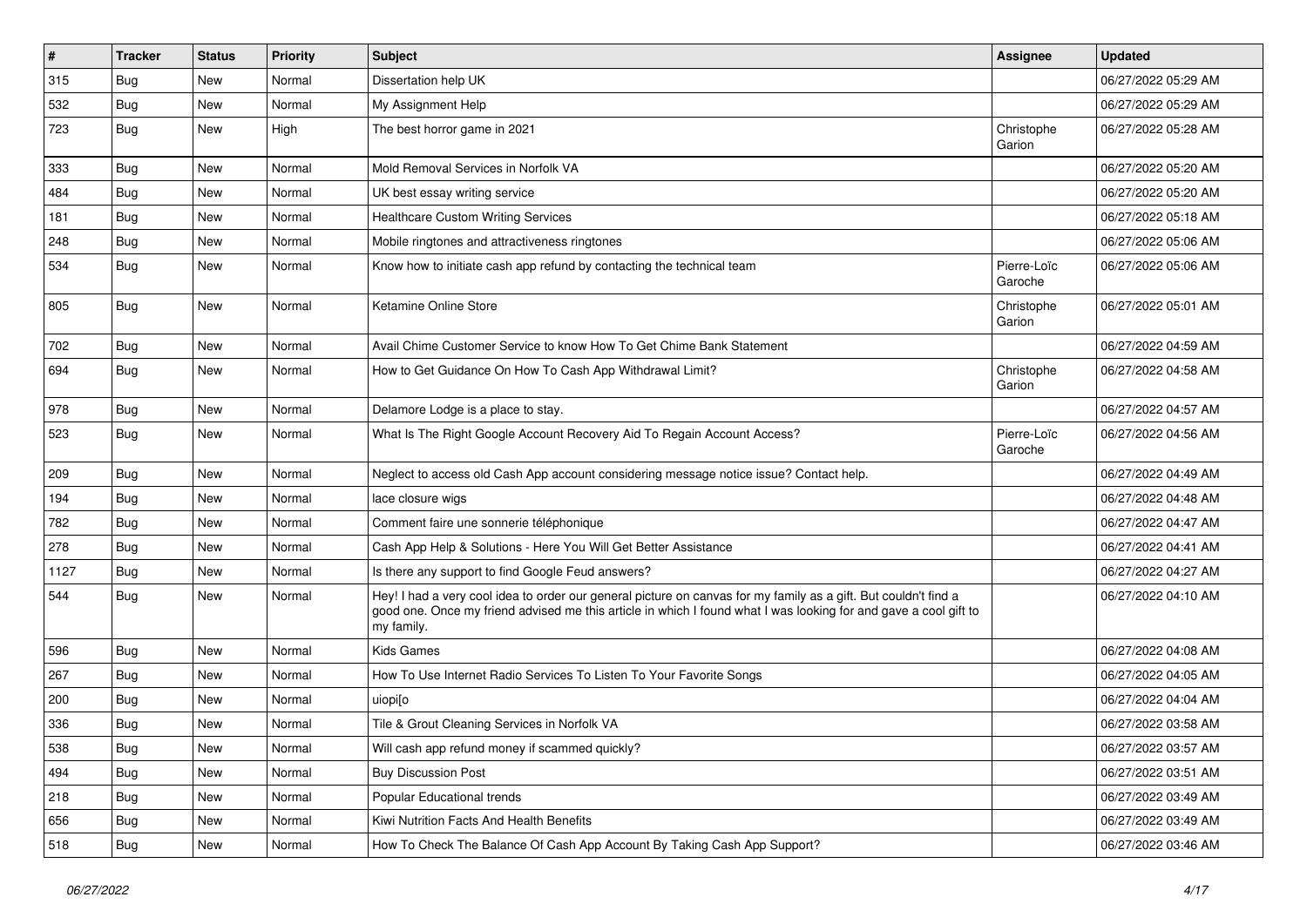| $\sharp$ | <b>Tracker</b> | <b>Status</b> | Priority | Subject                                                                                                                                                                                                                                                               | <b>Assignee</b>        | <b>Updated</b>      |
|----------|----------------|---------------|----------|-----------------------------------------------------------------------------------------------------------------------------------------------------------------------------------------------------------------------------------------------------------------------|------------------------|---------------------|
| 222      | Bug            | New           | Normal   | Social Profile links                                                                                                                                                                                                                                                  |                        | 06/27/2022 03:39 AM |
| 672      | Bug            | <b>New</b>    | Normal   | The easiest way to delete ringtones on iPhone                                                                                                                                                                                                                         |                        | 06/27/2022 03:38 AM |
| 138      | <b>Bug</b>     | New           | Normal   | own-sweethome                                                                                                                                                                                                                                                         |                        | 06/27/2022 03:36 AM |
| 74       | <b>Bug</b>     | New           | Normal   | const is not supported inside contract                                                                                                                                                                                                                                | Pierre-Loïc<br>Garoche | 06/27/2022 03:35 AM |
| 482      | Bug            | New           | Normal   | <b>Text Window</b>                                                                                                                                                                                                                                                    |                        | 06/27/2022 03:29 AM |
| 593      | <b>Bug</b>     | New           | Normal   | Eiffel Spark Ultimate C2 SN series is a fully synthetic range of advanced performance engine oils blended in<br>high performance fully synthetic (PAO – polyalphaolefin) basestocks fortified with advanced technology additive<br>system, specifically formulated to |                        | 06/27/2022 03:28 AM |
| 153      | <b>Bug</b>     | New           | Normal   | urgent loan online                                                                                                                                                                                                                                                    | Christophe<br>Garion   | 06/27/2022 03:27 AM |
| 966      | Bug            | New           | Normal   | How to Download the Filmes                                                                                                                                                                                                                                            |                        | 06/27/2022 03:25 AM |
| 169      | Bug            | New           | Normal   | CV Maker - UAE CV Writing Agency                                                                                                                                                                                                                                      |                        | 06/27/2022 03:19 AM |
| 211      | <b>Bug</b>     | New           | Normal   | Problem in Cash App rebate? Call Cash App customer service number for help.                                                                                                                                                                                           |                        | 06/27/2022 03:08 AM |
| 1077     | Bug            | New           | Normal   | Les excellentes facons d'utiliser ces images                                                                                                                                                                                                                          |                        | 06/27/2022 03:08 AM |
| 119      | Bug            | <b>New</b>    | Normal   | klhjigyu                                                                                                                                                                                                                                                              |                        | 06/27/2022 03:07 AM |
| 506      | <b>Bug</b>     | New           | Normal   | www.trendmicro.com/activate                                                                                                                                                                                                                                           |                        | 06/27/2022 03:07 AM |
| 292      | Bug            | New           | Normal   | Venmo to Cash App Transfer Of Money- Explore Here                                                                                                                                                                                                                     |                        | 06/27/2022 03:05 AM |
| 474      | Bug            | New           | Normal   | Floor Waxing Arlington MA                                                                                                                                                                                                                                             |                        | 06/27/2022 03:03 AM |
| 501      | Bug            | New           | Normal   | How Do I Annihilate Cash App Transfer Failed Problems Effectively                                                                                                                                                                                                     | Pierre-Loïc<br>Garoche | 06/27/2022 02:49 AM |
| 696      | <b>Bug</b>     | <b>New</b>    | Normal   | How to Install the TuMangaOnline App                                                                                                                                                                                                                                  |                        | 06/27/2022 02:49 AM |
| 468      | Bug            | New           | Normal   | Floor Cleaning Westchester MA                                                                                                                                                                                                                                         |                        | 06/27/2022 02:41 AM |
| 1112     | Bug            | <b>New</b>    | Normal   | What Cash App Policy Says If Random Person Sent Me Money On Cash App?                                                                                                                                                                                                 |                        | 06/27/2022 02:39 AM |
| 561      | Bug            | New           | Normal   | Enjoy the Full YouTube Premium Experience With YouTube Premium Membership                                                                                                                                                                                             |                        | 06/27/2022 02:37 AM |
| 569      | <b>Bug</b>     | New           | Normal   | What is the incoming and outgoing mail server for Outlook IMAP settings?                                                                                                                                                                                              | Pierre-Loïc<br>Garoche | 06/27/2022 02:29 AM |
| 167      | Bug            | New           | Normal   | instant loan without documents                                                                                                                                                                                                                                        | Anonymous              | 06/27/2022 02:27 AM |
| 261      | <b>Bug</b>     | <b>New</b>    | Normal   | Ringtone Downloads - Easy Ways Come Up With Your Own Ringtones                                                                                                                                                                                                        |                        | 06/27/2022 02:23 AM |
| 1001     | Bug            | New           | Normal   | Venmo Keep Saving Error?                                                                                                                                                                                                                                              |                        | 06/27/2022 02:20 AM |
| 1117     | <b>Bug</b>     | New           | Normal   | Equal Words - Word search game for PC and Windows Phone                                                                                                                                                                                                               |                        | 06/27/2022 02:12 AM |
| 488      | <b>Bug</b>     | New           | Normal   | Quick solution to solve cash app dispute by the technical team                                                                                                                                                                                                        |                        | 06/27/2022 02:04 AM |
| 632      | <b>Bug</b>     | New           | Normal   | CheapestMedsShop   100% Safe Medicines Online in UK & AUS.                                                                                                                                                                                                            |                        | 06/27/2022 02:04 AM |
| 616      | <b>Bug</b>     | New           | Normal   | Buy Anavar Tablets   Anavar For Sale in USA, UK & Australia                                                                                                                                                                                                           |                        | 06/27/2022 02:02 AM |
| 789      | <b>Bug</b>     | New           | Normal   | Full version                                                                                                                                                                                                                                                          |                        | 06/27/2022 02:01 AM |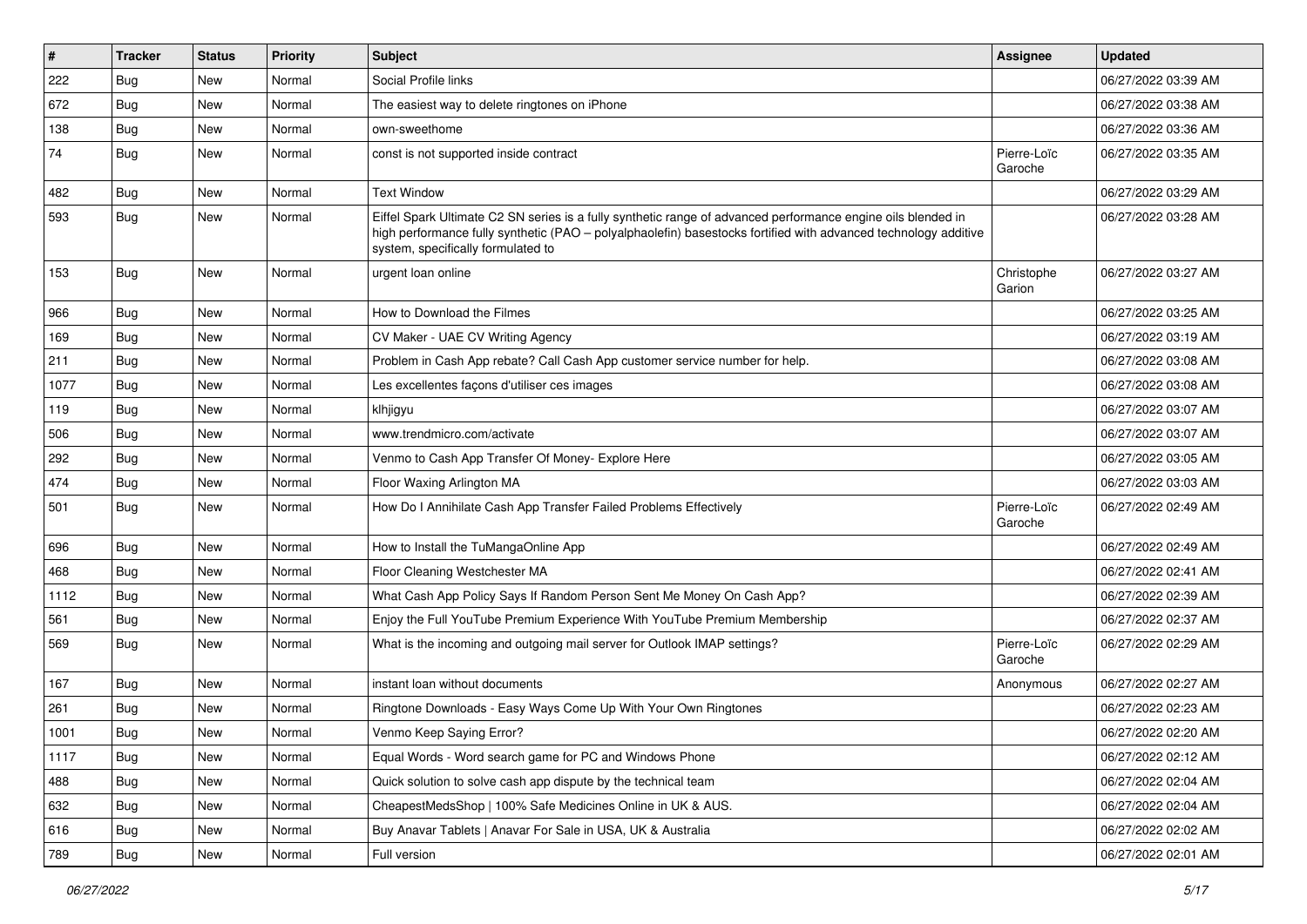| $\vert$ # | <b>Tracker</b> | <b>Status</b> | Priority | <b>Subject</b>                                                             | Assignee               | <b>Updated</b>      |
|-----------|----------------|---------------|----------|----------------------------------------------------------------------------|------------------------|---------------------|
| 196       | <b>Bug</b>     | New           | Normal   | Homoeobazaar For Homeopathy Medicines                                      |                        | 06/27/2022 01:58 AM |
| 372       | <b>Bug</b>     | <b>New</b>    | Normal   | Auto Transport Services in Arlington County VA                             |                        | 06/27/2022 01:42 AM |
| 154       | <b>Bug</b>     | New           | Normal   | fdgyyrut gyrtrw                                                            |                        | 06/27/2022 01:21 AM |
| 139       | <b>Bug</b>     | <b>New</b>    | Normal   | relseo                                                                     |                        | 06/27/2022 01:20 AM |
| 149       | Bug            | New           | Normal   | dftgy                                                                      |                        | 06/27/2022 01:11 AM |
| 347       | Bug            | <b>New</b>    | Normal   | Eco/Green Cleaning Services in Chesapeake VA                               |                        | 06/27/2022 01:05 AM |
| 114       | Bug            | New           | Normal   | Medical Research Writing Services                                          |                        | 06/27/2022 12:57 AM |
| 758       | <b>Bug</b>     | New           | Normal   | How Do I Study Consistently For Hours?                                     |                        | 06/27/2022 12:49 AM |
| 651       | <b>Bug</b>     | New           | Normal   | Salmon Health Benefits                                                     |                        | 06/27/2022 12:42 AM |
| 684       | Bug            | New           | Normal   | Difference between paper map and online map                                |                        | 06/27/2022 12:34 AM |
| 998       | <b>Bug</b>     | New           | Normal   | Is It Hard to Solve Wordle An                                              |                        | 06/27/2022 12:24 AM |
| 612       | Bug            | New           | Normal   | Luxury Slingshot Rental                                                    |                        | 06/27/2022 12:17 AM |
| 289       | Bug            | <b>New</b>    | Normal   | Recover Yahoo Mail Forgotten Password - Explore Kanata Chinese             |                        | 06/27/2022 12:14 AM |
| 619       | <b>Bug</b>     | New           | Normal   | Online Trusted Medicine Store in US for Health - Genericmedsupply          |                        | 06/27/2022 12:12 AM |
| 595       | Bug            | <b>New</b>    | Normal   | RFM Online - une révolution dans la gestion de l'identité numérique        |                        | 06/27/2022 12:05 AM |
| 143       | Bug            | New           | Normal   | Bob lace front wigs                                                        |                        | 06/26/2022 11:52 PM |
| 643       | <b>Bug</b>     | <b>New</b>    | Normal   | Oreo TV Apk Download                                                       |                        | 06/26/2022 11:50 PM |
| 159       | Bug            | New           | Normal   | xfguih njgkh                                                               |                        | 06/26/2022 11:38 PM |
| 697       | Bug            | New           | Normal   | How to Descargar Pura TV For Android                                       |                        | 06/26/2022 11:36 PM |
| 145       | <b>Bug</b>     | <b>New</b>    | Normal   | abdulbaissagar                                                             |                        | 06/26/2022 11:32 PM |
| 992       | <b>Bug</b>     | New           | Normal   | So vergrößern Sie Ihr Instagram-Profilbild                                 |                        | 06/26/2022 11:29 PM |
| 219       | <b>Bug</b>     | New           | Normal   | Free Ringtones for Cell Phones.                                            |                        | 06/26/2022 11:25 PM |
| 748       | Bug            | New           | Normal   | Il y a quelques façons d'obtenir des sonneries gratuites pour votre iPhone |                        | 06/26/2022 11:24 PM |
| 815       | <b>Bug</b>     | <b>New</b>    | Normal   | how do i call cash app customer service                                    | Xavier Thirioux        | 06/26/2022 10:54 PM |
| 571       | Bug            | New           | Normal   | How may the Cash app dispute your trade?                                   | Pierre-Loïc<br>Garoche | 06/26/2022 10:48 PM |
| 164       | <b>Bug</b>     | New           | Normal   | dfgbd                                                                      |                        | 06/26/2022 10:46 PM |
| 962       | <b>Bug</b>     | New           | Normal   | Kostenlose Hörbücher                                                       |                        | 06/26/2022 10:45 PM |
| 183       | <b>Bug</b>     | New           | Normal   | Nursing Assignment Help Online                                             |                        | 06/26/2022 10:45 PM |
| 774       | <b>Bug</b>     | New           | Normal   | Follow proper initiatives                                                  |                        | 06/26/2022 10:40 PM |
| 269       | <b>Bug</b>     | New           | Normal   | Is there such a site for app design?                                       | Anonymous              | 06/26/2022 10:36 PM |
| 719       | <b>Bug</b>     | New           | Normal   | How Do I Send \$5000 Through Cash App Account With Ease?                   |                        | 06/26/2022 10:14 PM |
| 533       | <b>Bug</b>     | New           | Normal   | How to complete the homework assignments in economics in the easiest way?  |                        | 06/26/2022 10:12 PM |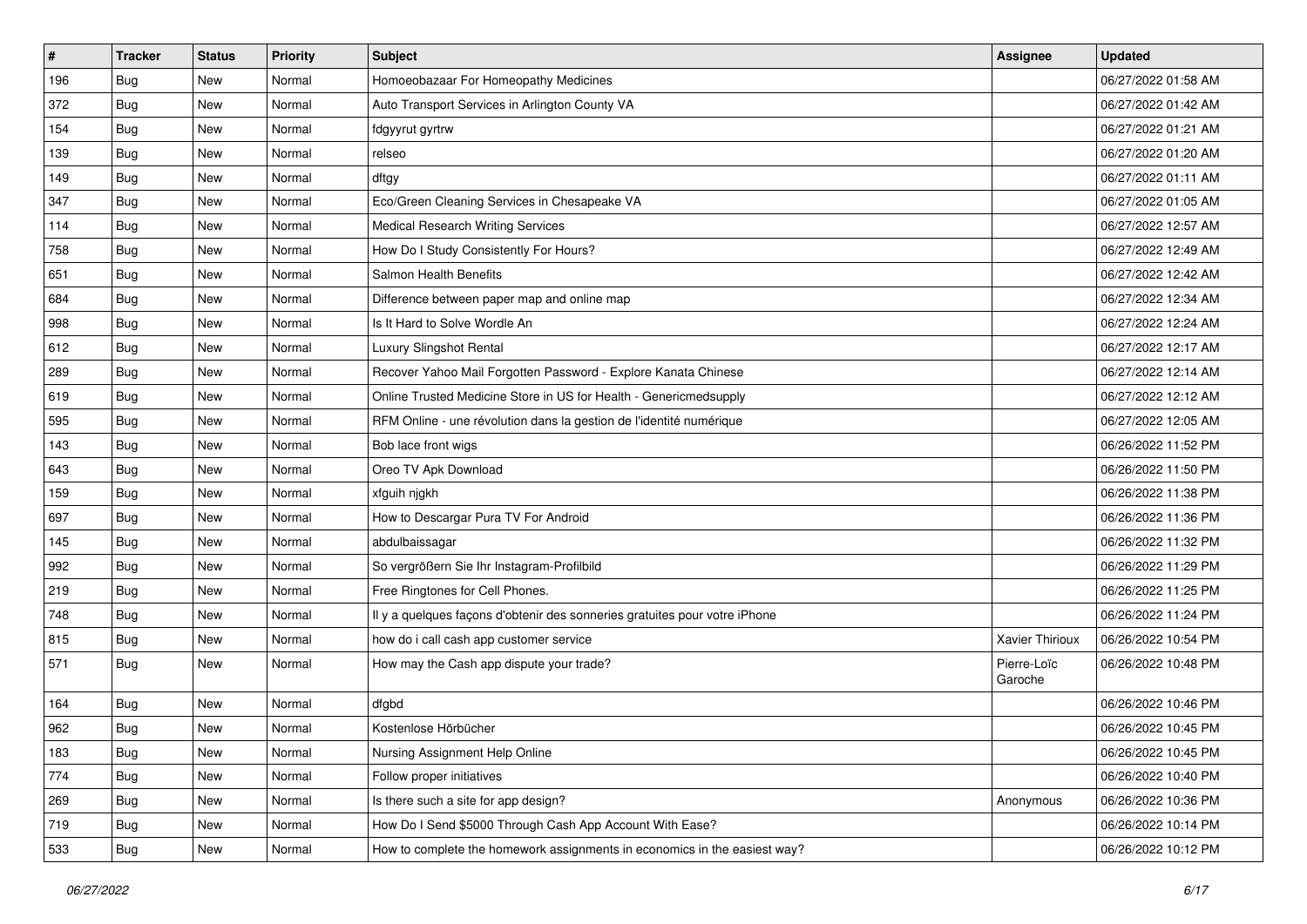| $\vert$ # | <b>Tracker</b> | <b>Status</b> | Priority | <b>Subject</b>                                                  | Assignee             | <b>Updated</b>      |
|-----------|----------------|---------------|----------|-----------------------------------------------------------------|----------------------|---------------------|
| 590       | <b>Bug</b>     | New           | Normal   | Follow proper initiatives to check my cash app card balance:    |                      | 06/26/2022 10:09 PM |
| 938       | <b>Bug</b>     | New           | Normal   | Would you like to have your own ringtone                        | Christophe<br>Garion | 06/26/2022 09:54 PM |
| 645       | <b>Bug</b>     | New           | Normal   | thong tin chinh xac nhat hom nay                                |                      | 06/26/2022 09:46 PM |
| 764       | Bug            | <b>New</b>    | Normal   | What is available to see what I can watch HBO Max?              |                      | 06/26/2022 08:52 PM |
| 576       | <b>Bug</b>     | New           | Normal   | So laden Sie ein Instagram-Bild herunter                        |                      | 06/26/2022 08:46 PM |
| 769       | Bug            | New           | Normal   | check my cash app                                               |                      | 06/26/2022 08:33 PM |
| 280       | Bug            | New           | Normal   | Pacific Web Design                                              |                      | 06/26/2022 08:18 PM |
| 512       | <b>Bug</b>     | New           | Normal   | The Importance Of Using Custom Writing Services                 |                      | 06/26/2022 08:04 PM |
| 460       | <b>Bug</b>     | <b>New</b>    | Normal   | Floor Cleaning Medford MA                                       |                      | 06/26/2022 08:00 PM |
| 201       | Bug            | New           | Normal   | closure wig                                                     |                      | 06/26/2022 07:50 PM |
| 302       | <b>Bug</b>     | <b>New</b>    | Normal   | Auto Electrical Repair Services in Norcross GA                  |                      | 06/26/2022 07:49 PM |
| 939       | Bug            | New           | Normal   | Ability to change sound notifications                           | Christophe<br>Garion | 06/26/2022 07:37 PM |
| 970       | Bug            | New           | Normal   | The Amount Of Time Does Cash App Direct Deposit Time Take?      |                      | 06/26/2022 07:32 PM |
| 235       | Bug            | New           | Low      | HP Printer Assistant Software   Download & Install HP Assistant |                      | 06/26/2022 07:28 PM |
| 655       | <b>Bug</b>     | New           | Normal   | <b>Eggplant Health Benefits</b>                                 |                      | 06/26/2022 07:21 PM |
| 773       | Bug            | New           | Normal   | Spades - Play online free                                       |                      | 06/26/2022 07:18 PM |
| 820       | <b>Bug</b>     | New           | Normal   | Metal Slug Apk para Android                                     |                      | 06/26/2022 07:14 PM |
| 206       | <b>Bug</b>     | New           | Low      | <b>Cheap Electric Bikes</b>                                     |                      | 06/26/2022 07:00 PM |
| 132       | Bug            | New           | Normal   | concrete-everything                                             |                      | 06/26/2022 06:56 PM |
| 1104      | Bug            | New           | Normal   | Idle game fix bug                                               |                      | 06/26/2022 06:52 PM |
| 690       | <b>Bug</b>     | <b>New</b>    | Normal   | campervan hire                                                  |                      | 06/26/2022 06:47 PM |
| 752       | <b>Bug</b>     | New           | Normal   | Plagerism checker                                               |                      | 06/26/2022 06:33 PM |
| 795       | <b>Bug</b>     | New           | Normal   | Drift Boss - Exciting Race                                      |                      | 06/26/2022 06:32 PM |
| 529       | Bug            | New           | Normal   | Thop TV APK - Free Download for Android                         |                      | 06/26/2022 06:28 PM |
| 1108      | <b>Bug</b>     | New           | Normal   | Six Guns Mod Apk Answers Your Questions                         |                      | 06/26/2022 06:26 PM |
| 585       | <b>Bug</b>     | New           | Normal   | What is cash app help number?                                   |                      | 06/26/2022 06:21 PM |
| 787       | Bug            | New           | Normal   | Assured Assignment Help                                         |                      | 06/26/2022 06:14 PM |
| 825       | Bug            | New           | Normal   | Lucky Patcher Download                                          |                      | 06/26/2022 06:09 PM |
| 579       | <b>Bug</b>     | New           | Normal   | YOUR CV MAKES YOUR FIRST IMPRESSION                             | Christophe<br>Garion | 06/26/2022 06:07 PM |
| 1096      | Bug            | New           | Normal   | Race and experience new life.                                   |                      | 06/26/2022 06:07 PM |
| 203       | <b>Bug</b>     | New           | Low      | Airport Taxi Guildford                                          | Anonymous            | 06/26/2022 06:03 PM |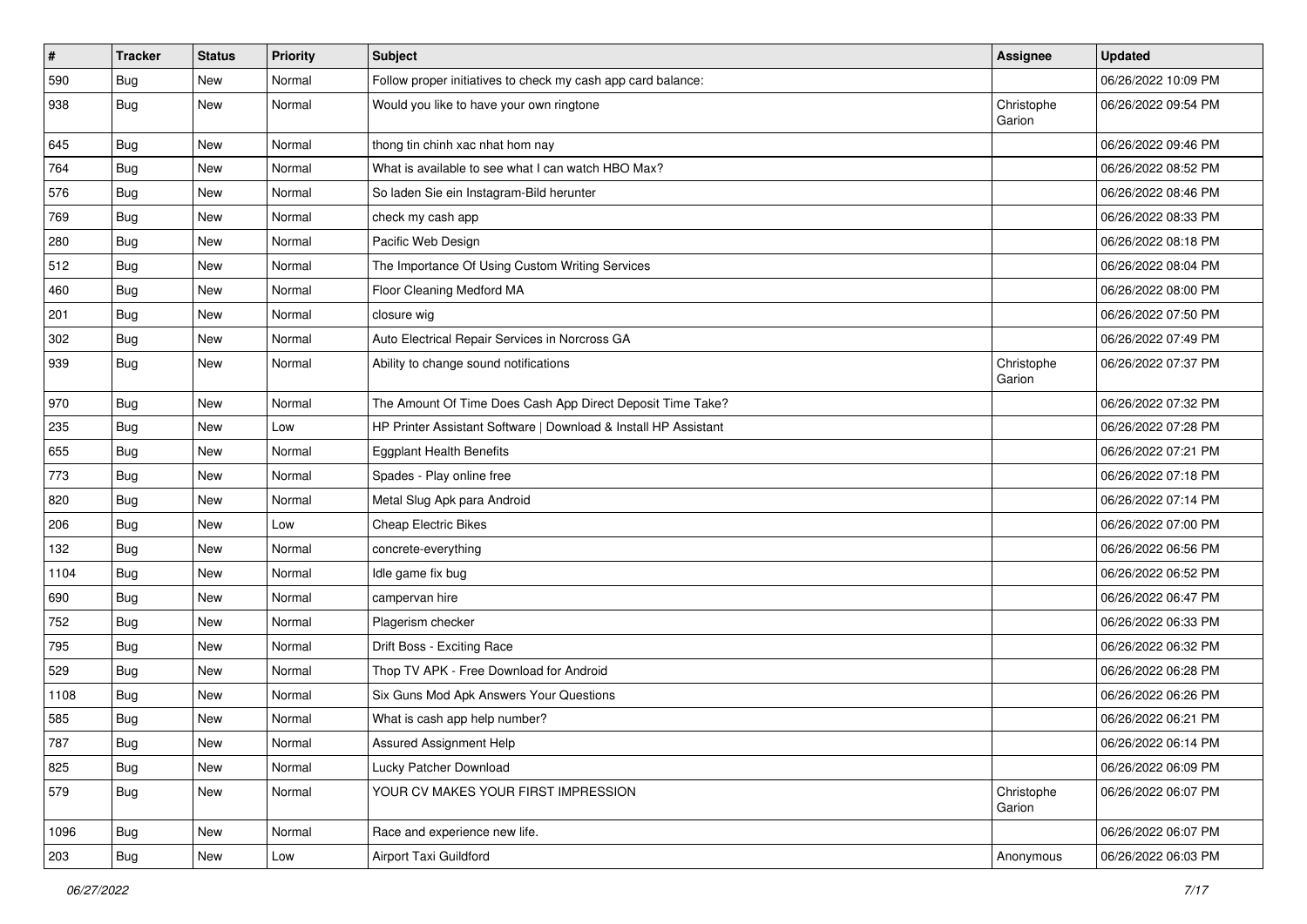| $\vert$ # | <b>Tracker</b> | <b>Status</b> | <b>Priority</b> | <b>Subject</b>                                                             | Assignee               | <b>Updated</b>      |
|-----------|----------------|---------------|-----------------|----------------------------------------------------------------------------|------------------------|---------------------|
| 129       | <b>Bug</b>     | New           | Normal          | xcvgbgh                                                                    |                        | 06/26/2022 06:01 PM |
| 730       | <b>Bug</b>     | New           | Normal          | Canon IJ Network Tool                                                      |                        | 06/26/2022 05:51 PM |
| 802       | Bug            | New           | Normal          | Who Is an ETL Engineer                                                     |                        | 06/26/2022 05:48 PM |
| 152       | <b>Bug</b>     | New           | High            | professional bridal makeup artist                                          | Christophe<br>Garion   | 06/26/2022 05:44 PM |
| 123       | <b>Bug</b>     | <b>New</b>    | Normal          | https://www.reddit.com/r/NRLgrandfinal2020/                                |                        | 06/26/2022 05:36 PM |
| 1116      | Bug            | New           | Normal          | ipTV smarts pro                                                            |                        | 06/26/2022 05:34 PM |
| 974       | Bug            | New           | Normal          | Watch NCAA Football Live Streaming Free                                    |                        | 06/26/2022 05:33 PM |
| 469       | <b>Bug</b>     | New           | Normal          | Germs Removal Westchester MA                                               |                        | 06/26/2022 05:31 PM |
| 622       | <b>Bug</b>     | <b>New</b>    | Normal          | CheapestMedsShop   100% Safe Medicines Online in UK & AUS.                 |                        | 06/26/2022 05:27 PM |
| 1098      | Bug            | New           | Normal          | Life of a Fisherman                                                        |                        | 06/26/2022 05:16 PM |
| 285       | <b>Bug</b>     | New           | Normal          | Have you ever written an essay?                                            |                        | 06/26/2022 05:15 PM |
| 673       | Bug            | New           | Normal          | Learn the basics of pixel art - Clear grid                                 |                        | 06/26/2022 04:57 PM |
| 716       | Bug            | New           | Normal          | La celebración de un BabyShower.                                           |                        | 06/26/2022 04:56 PM |
| 666       | Bug            | New           | Normal          | 470+ pages à colorier de Noël                                              |                        | 06/26/2022 04:55 PM |
| 535       | <b>Bug</b>     | New           | Normal          | Getting Tangled Problems When You Try To Apply For Cash App Delete Account | Christophe<br>Garion   | 06/26/2022 04:51 PM |
| 940       | Bug            | New           | Normal          | What is Plex and Is Plex Legal?                                            |                        | 06/26/2022 04:50 PM |
| 809       | <b>Bug</b>     | New           | Normal          | Smash Karts - immerse yourself in the exciting race                        |                        | 06/26/2022 04:49 PM |
| 580       | <b>Bug</b>     | New           | High            | What is Narrative Essay?                                                   | Christophe<br>Garion   | 06/26/2022 04:49 PM |
| 644       | Bug            | New           | Normal          | <b>TeaTV App Review</b>                                                    |                        | 06/26/2022 04:40 PM |
| 120       | <b>Bug</b>     | New           | Normal          | ghfjtkx                                                                    | Pierre-Loïc<br>Garoche | 06/26/2022 04:31 PM |
| 801       | Bug            | New           | Normal          | Who Is an ETL Engineer                                                     |                        | 06/26/2022 04:29 PM |
| 750       | Bug            | New           | Normal          | Create a Report Template                                                   |                        | 06/26/2022 04:27 PM |
| 601       | <b>Bug</b>     | New           | Normal          | Best Essay Writing Service UK                                              | Pierre-Loïc<br>Garoche | 06/26/2022 04:23 PM |
| 1097      | Bug            | New           | Normal          | Race and experience new life.                                              |                        | 06/26/2022 04:22 PM |
| 712       | Bug            | New           | Normal          | Tips and Tricks                                                            |                        | 06/26/2022 04:19 PM |
| 233       | Bug            | New           | Normal          | Anauthorsway.com: My User Experience                                       |                        | 06/26/2022 04:14 PM |
| 817       | Bug            | New           | Normal          | Pacman 30th Anniversary                                                    |                        | 06/26/2022 04:13 PM |
| 631       | <b>Bug</b>     | New           | Normal          | How Can I Load Cash App Card at Walmart straight away?                     |                        | 06/26/2022 04:07 PM |
| 732       | Bug            | New           | Normal          | Get rectifications steps about why cash app transfer failed                |                        | 06/26/2022 03:28 PM |
| 284       | <b>Bug</b>     | New           | Normal          | All About Cash App Transfer Fail Problems                                  |                        | 06/26/2022 03:15 PM |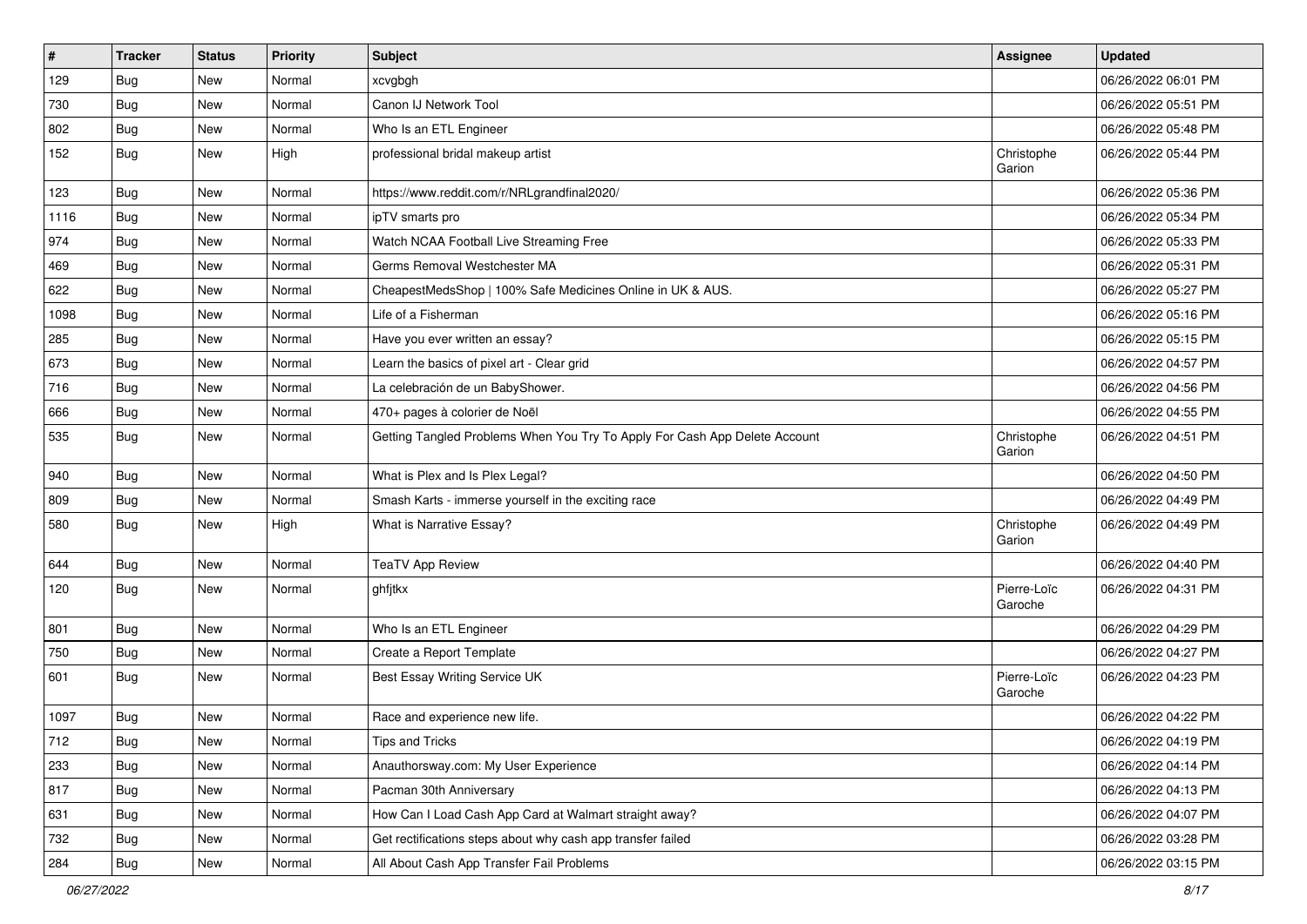| $\vert$ # | <b>Tracker</b> | <b>Status</b> | <b>Priority</b> | Subject                                                                   | Assignee               | <b>Updated</b>      |
|-----------|----------------|---------------|-----------------|---------------------------------------------------------------------------|------------------------|---------------------|
| 193       | <b>Bug</b>     | New           | Normal          | 18% Discount on Homeopathic medicines                                     |                        | 06/26/2022 03:13 PM |
| 674       | Bug            | New           | Normal          | The best game in 2021                                                     | Pierre-Loïc<br>Garoche | 06/26/2022 03:10 PM |
| 592       | Bug            | <b>New</b>    | Normal          | Deezer Premium APK - Baixe músicas de qualquer lugar do mundo de graça    |                        | 06/26/2022 02:55 PM |
| 247       | Bug            | <b>New</b>    | Normal          | best 4 Channel Amp                                                        |                        | 06/26/2022 02:47 PM |
| 312       | <b>Bug</b>     | New           | Normal          | Stain Protection Services in Virginia Beach VA                            |                        | 06/26/2022 02:46 PM |
| 582       | <b>Bug</b>     | New           | Normal          | Cash App Won't Let Me Send Money If There Is A Low Balance Available      | Pierre-Loïc<br>Garoche | 06/26/2022 02:39 PM |
| 822       | Bug            | New           | Normal          | Dowload Your Boyfriend Game                                               |                        | 06/26/2022 02:21 PM |
| 573       | Bug            | New           | Normal          | Experimente lo mejor en la aplicación Apk de juegos gratis                |                        | 06/26/2022 02:11 PM |
| 961       | <b>Bug</b>     | New           | Normal          | TeaTv is an Android                                                       |                        | 06/26/2022 02:02 PM |
| 589       | Bug            | New           | Normal          | How can I get the cash app phone number of customer support?              |                        | 06/26/2022 01:59 PM |
| 754       | Bug            | <b>New</b>    | Normal          | Cómo descargar tonos gratis de teléfono celular                           |                        | 06/26/2022 01:56 PM |
| 568       | <b>Bug</b>     | New           | Normal          | Instale a versão mais recente do YouTube Premium                          |                        | 06/26/2022 01:53 PM |
| 768       | Bug            | New           | Normal          | Where can you buy best jackets online?                                    |                        | 06/26/2022 01:50 PM |
| 144       | Bug            | New           | Normal          | curly bob lace front wigs                                                 |                        | 06/26/2022 01:44 PM |
| 705       | <b>Bug</b>     | New           | Normal          | wuxiaworld                                                                |                        | 06/26/2022 01:43 PM |
| 784       | Bug            | <b>New</b>    | Normal          | How To Add Money On Cash App Card And Check The Funds?                    |                        | 06/26/2022 01:43 PM |
| 553       | Bug            | New           | Normal          | Cinema HD APK - Free Movie Enjoyment App on Android                       |                        | 06/26/2022 01:39 PM |
| 699       | Bug            | New           | Normal          | Would you be able to utilize Cash App Twitch?                             |                        | 06/26/2022 01:31 PM |
| 735       | Bug            | <b>New</b>    | Normal          | A quick fix of how to get money back from cash app stocks                 |                        | 06/26/2022 01:31 PM |
| 265       | Bug            | New           | Normal          | 3 Faq's On Downloading To Your Apple Ipod                                 |                        | 06/26/2022 01:26 PM |
| 623       | <b>Bug</b>     | New           | Normal          | Listen to online radio stations for mobile phones                         |                        | 06/26/2022 01:20 PM |
| 640       | <b>Bug</b>     | New           | Normal          | play game with me                                                         |                        | 06/26/2022 01:19 PM |
| 759       | <b>Bug</b>     | New           | Normal          | Canon IJ Network Tool                                                     | Pierre-Loïc<br>Garoche | 06/26/2022 01:17 PM |
| 88        | Bug            | New           | Normal          | kind2 output: When for node arguments                                     | Pierre-Loïc<br>Garoche | 06/26/2022 01:11 PM |
| 555       | <b>Bug</b>     | <b>New</b>    | Normal          | web design development in hyderabad                                       |                        | 06/26/2022 01:08 PM |
| 798       | <b>Bug</b>     | New           | Normal          | Who Is an ETL Engineer                                                    |                        | 06/26/2022 01:07 PM |
| 537       | <b>Bug</b>     | New           | Normal          | Get tech assistance with customer support on ATT Yahoo email login issue. |                        | 06/26/2022 01:06 PM |
| 664       | <b>Bug</b>     | New           | Normal          | Tea TV Apk Download - The Best Way to Watch Movies Offline                |                        | 06/26/2022 12:59 PM |
| 811       | <b>Bug</b>     | New           | Normal          | Canon IJ Network Tool                                                     |                        | 06/26/2022 12:58 PM |
| 136       | <b>Bug</b>     | New           | Normal          | snappow                                                                   |                        | 06/26/2022 12:51 PM |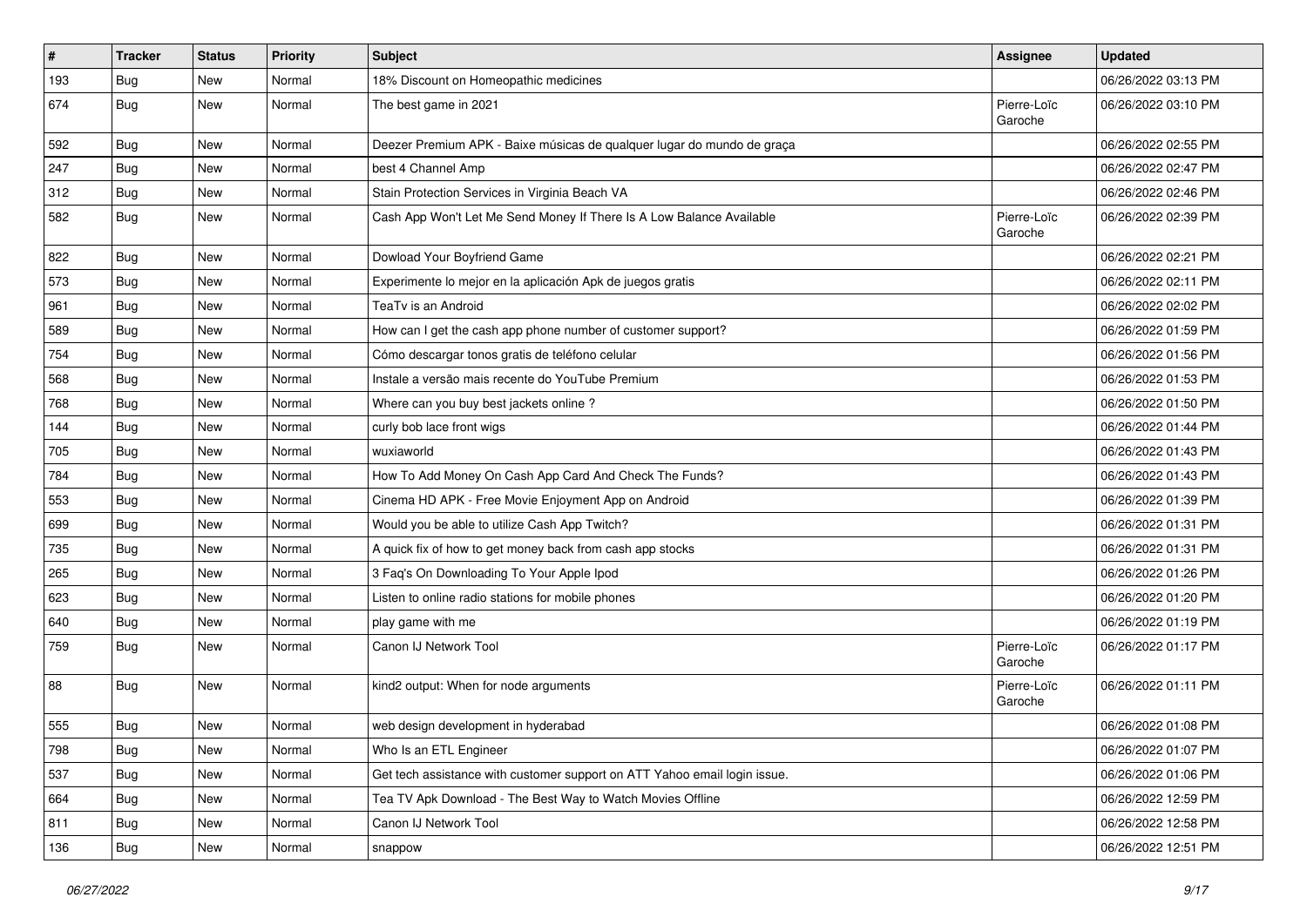| $\vert$ # | <b>Tracker</b> | <b>Status</b> | <b>Priority</b> | Subject                                                                       | Assignee               | <b>Updated</b>      |
|-----------|----------------|---------------|-----------------|-------------------------------------------------------------------------------|------------------------|---------------------|
| 189       | <b>Bug</b>     | New           | Normal          | <b>College Biology Writing Services</b>                                       |                        | 06/26/2022 12:50 PM |
| 922       | Bug            | New           | Normal          | Why Is The Need For Assignment Writing Services?                              |                        | 06/26/2022 12:42 PM |
| 783       | Bug            | New           | Normal          | How Do I Determine The Reasons And Solutions To Fix Cash App Transfer Failed? |                        | 06/26/2022 12:30 PM |
| 749       | <b>Bug</b>     | <b>New</b>    | Normal          | The Best Bubble Shooter Game for Android                                      |                        | 06/26/2022 12:12 PM |
| 941       | <b>Bug</b>     | New           | Normal          | is Disney Now and Disney Plus different?                                      |                        | 06/26/2022 12:10 PM |
| 1115      | <b>Bug</b>     | New           | Normal          | How to access your saved favorite Tiktok                                      |                        | 06/26/2022 12:01 PM |
| 466       | Bug            | New           | Normal          | Floor Stripping Westchester MA                                                |                        | 06/26/2022 11:57 AM |
| 549       | Bug            | New           | Normal          | Radio Luisteren                                                               |                        | 06/26/2022 11:56 AM |
| 260       | <b>Bug</b>     | New           | Normal          | Web Design Services Near Me                                                   |                        | 06/26/2022 11:55 AM |
| 264       | Bug            | New           | Normal          | We Buy Your Unwanted Car                                                      | Corentin<br>Lauverjat  | 06/26/2022 11:42 AM |
| 150       | Bug            | <b>New</b>    | Normal          | dfgh                                                                          |                        | 06/26/2022 11:41 AM |
| 1120      | Bug            | New           | Normal          | Summary of 5 best coloring apps on phones                                     |                        | 06/26/2022 11:32 AM |
| 231       | Bug            | New           | Normal          | Is the ringtone download difficult or not?                                    | Pierre-Loïc<br>Garoche | 06/26/2022 11:30 AM |
| 777       | Bug            | New           | Normal          | Obtain driving instructions using Google Maps.                                |                        | 06/26/2022 11:30 AM |
| 230       | <b>Bug</b>     | New           | Normal          | Add Money To Cash App Card - Auto Cash Apps                                   |                        | 06/26/2022 11:25 AM |
| 258       | <b>Bug</b>     | New           | Normal          | Fake Nike Dunk High AMBUSH Deep Royal                                         |                        | 06/26/2022 11:25 AM |
| 574       | <b>Bug</b>     | New           | Normal          | How to fix the Epson printer offline issue due to a wired connection?         |                        | 06/26/2022 11:19 AM |
| 620       | <b>Bug</b>     | New           | Normal          | Viagra Meds: Fastest & Quick Delivery On Your Doorstep - USA                  |                        | 06/26/2022 11:15 AM |
| 604       | Bug            | New           | Normal          | <b>Idle Game Online</b>                                                       |                        | 06/26/2022 11:11 AM |
| 473       | <b>Bug</b>     | New           | Normal          | Floor Stripping Arlington MA                                                  |                        | 06/26/2022 11:10 AM |
| 685       | Bug            | New           | Low             | youtube thumbnail downloader                                                  | Pierre-Loïc<br>Garoche | 06/26/2022 11:07 AM |
| 257       | Bug            | New           | Normal          | Best latte machines                                                           |                        | 06/26/2022 11:07 AM |
| 788       | Bug            | New           | Normal          | Intro Maker Mod APK                                                           |                        | 06/26/2022 11:01 AM |
| 470       | <b>Bug</b>     | <b>New</b>    | Normal          | Commercial Floor Cleaning Westchester MA                                      |                        | 06/26/2022 10:56 AM |
| 140       | Bug            | New           | Normal          | sugarbalanceusa                                                               |                        | 06/26/2022 10:54 AM |
| 567       | Bug            | New           | Normal          | Singapore assignment help                                                     |                        | 06/26/2022 10:52 AM |
| 118       | Bug            | New           | Normal          | golf                                                                          | Anonymous              | 06/26/2022 10:39 AM |
| 547       | Bug            | New           | Normal          | Get rid of the issue of cash app down by calling experts.                     |                        | 06/26/2022 10:38 AM |
| 952       | Bug            | New           | Normal          | Canon IJ Network Tool                                                         |                        | 06/26/2022 10:35 AM |
| 662       | Bug            | New           | Normal          | Oreo TV Download - The Easiest Way to Watch Live TV                           |                        | 06/26/2022 10:14 AM |
| 581       | <b>Bug</b>     | New           | Normal          | E-Learning Course Help                                                        |                        | 06/26/2022 10:14 AM |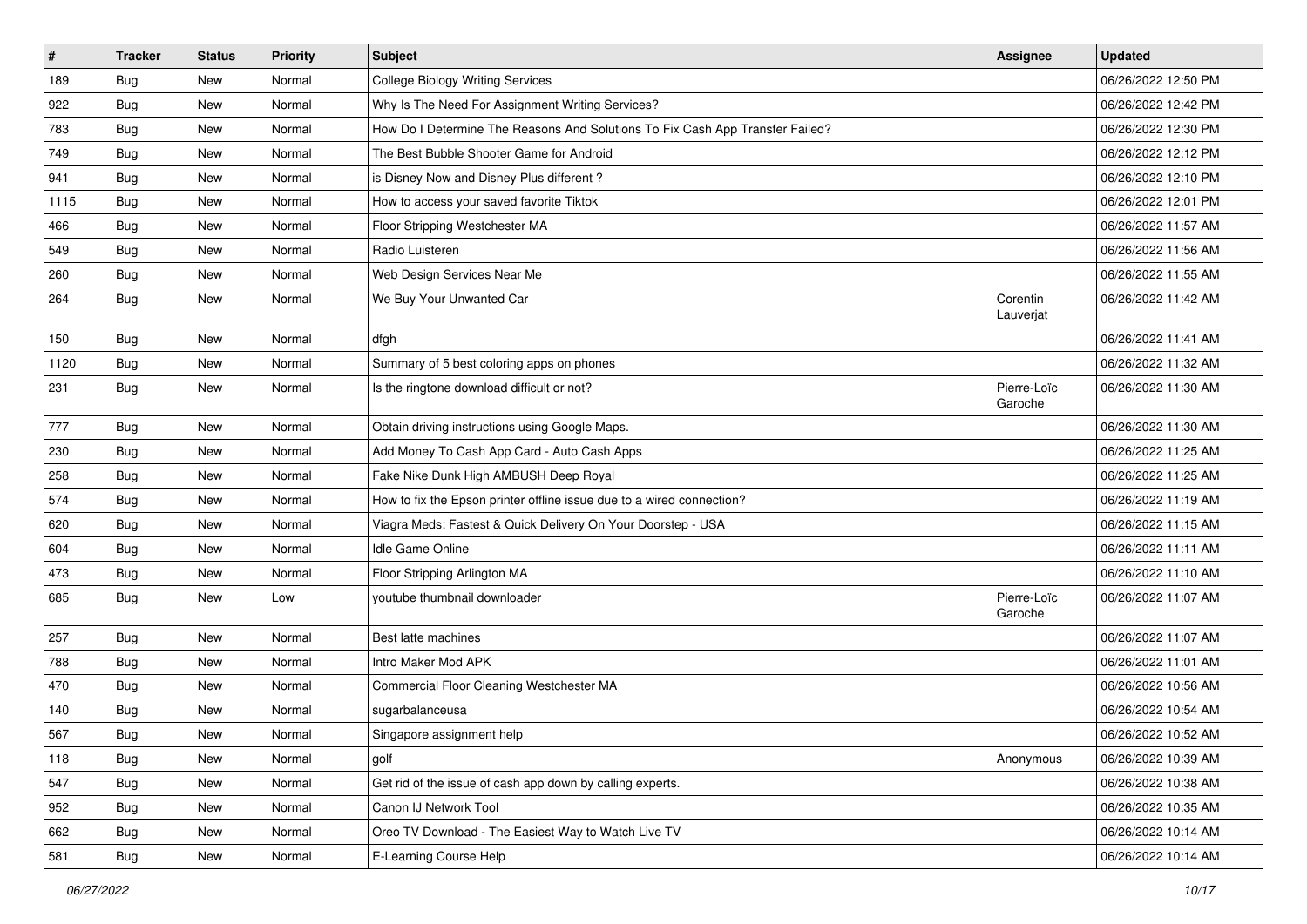| $\vert$ # | <b>Tracker</b> | <b>Status</b> | <b>Priority</b> | Subject                                                                                                                                                  | <b>Assignee</b>        | <b>Updated</b>      |
|-----------|----------------|---------------|-----------------|----------------------------------------------------------------------------------------------------------------------------------------------------------|------------------------|---------------------|
| 597       | <b>Bug</b>     | New           | Normal          | Universo s / f Download                                                                                                                                  |                        | 06/26/2022 10:14 AM |
| 617       | Bug            | New           | Normal          | Buy Vidalista Tablets (Tadalafil) at [\$25 OFF + Free Shipping] Vidalistatablets                                                                         |                        | 06/26/2022 10:11 AM |
| 184       | Bug            | New           | Normal          | <b>Affordable Business Writing Services</b>                                                                                                              |                        | 06/26/2022 09:46 AM |
| 642       | Bug            | New           | Normal          | thong tin thoi tiet ngay hom nay                                                                                                                         |                        | 06/26/2022 09:45 AM |
| 993       | Bug            | <b>New</b>    | Normal          | IO Games Free Online                                                                                                                                     |                        | 06/26/2022 09:41 AM |
| 400       | Bug            | New           | Normal          | Office Moving Services in Potomac MD                                                                                                                     |                        | 06/26/2022 09:28 AM |
| 799       | Bug            | <b>New</b>    | Normal          | Who Is an ETL Engineer                                                                                                                                   |                        | 06/26/2022 09:27 AM |
| 989       | Bug            | New           | Normal          | Barewoods Wax Cigar                                                                                                                                      |                        | 06/26/2022 09:19 AM |
| 1111      | <b>Bug</b>     | New           | Normal          | LOLBeans is a fun battle royale game where you race with other players while avoiding obstacles. Reach the<br>end of the course in competitive gameplay! |                        | 06/26/2022 09:17 AM |
| 706       | <b>Bug</b>     | New           | Normal          | How Can You Cancel A Cash App Payment Without Any Prior Information?                                                                                     |                        | 06/26/2022 09:13 AM |
| 770       | <b>Bug</b>     | New           | Normal          | Canon IJ Network Tool                                                                                                                                    |                        | 06/26/2022 09:12 AM |
| 613       | Bug            | <b>New</b>    | Normal          | Buy Aspadol 100mg Tab Online in US, UK, AU   Erospharmacy                                                                                                |                        | 06/26/2022 09:10 AM |
| 115       | Bug            | New           | Normal          | NFL LIVE STREAM                                                                                                                                          |                        | 06/26/2022 08:48 AM |
| 958       | Bug            | New           | Normal          | Avail Cash app support service to know Sutton bank cash app number                                                                                       |                        | 06/26/2022 08:46 AM |
| 658       | <b>Bug</b>     | New           | Normal          | Watermelon Nutrition Facts And Health Benefits                                                                                                           |                        | 06/26/2022 08:33 AM |
| 984       | Bug            | New           | Normal          | How to disable, permanently delete Twitter account on phone, PC                                                                                          |                        | 06/26/2022 08:28 AM |
| 747       | Bug            | <b>New</b>    | Normal          | How to Install Tyflex Plus on Your Android Device                                                                                                        |                        | 06/26/2022 08:16 AM |
| 551       | <b>Bug</b>     | New           | Normal          | Why Do Students Need Online Best Dissertation Writing Services?                                                                                          |                        | 06/26/2022 08:15 AM |
| 874       | Bug            | New           | Normal          | Cómo descargar Minecraft Apk                                                                                                                             |                        | 06/26/2022 08:01 AM |
| 767       | Bug            | New           | Normal          | apkmod                                                                                                                                                   |                        | 06/26/2022 07:59 AM |
| 570       | <b>Bug</b>     | New           | Normal          | What is Sutton bank cash app customer service phone number?                                                                                              | Pierre-Loïc<br>Garoche | 06/26/2022 07:49 AM |
| 1102      | Bug            | New           | Normal          | Charlottesville Travel Guide?                                                                                                                            |                        | 06/26/2022 07:44 AM |
| 517       | <b>Bug</b>     | New           | Normal          | Proficient tips to take help of cash app support professionals:                                                                                          |                        | 06/26/2022 07:34 AM |
| 475       | Bug            | <b>New</b>    | Normal          | Floor Cleaning Arlington MA                                                                                                                              |                        | 06/26/2022 07:33 AM |
| 964       | <b>Bug</b>     | New           | Normal          | Can I Fix Cash App Transfer Failed Issues By Adding Sufficient Funds?                                                                                    |                        | 06/26/2022 07:21 AM |
| 771       | <b>Bug</b>     | New           | Normal          | united airlines baggage policy                                                                                                                           |                        | 06/26/2022 07:19 AM |
| 682       | Bug            | New           | Normal          | Does Facebook customer service live chat allow to speak with someone?                                                                                    |                        | 06/26/2022 07:17 AM |
| 814       | Bug            | New           | Normal          | Stage Fright Cure                                                                                                                                        | Pierre-Loïc<br>Garoche | 06/26/2022 07:04 AM |
| 628       | <b>Bug</b>     | New           | Normal          | CV reviewing services!                                                                                                                                   |                        | 06/26/2022 06:49 AM |
| 627       | Bug            | New           | Normal          | <b>HELO</b>                                                                                                                                              |                        | 06/26/2022 06:42 AM |
| 638       | <b>Bug</b>     | New           | Normal          | Run 3 game                                                                                                                                               |                        | 06/26/2022 06:31 AM |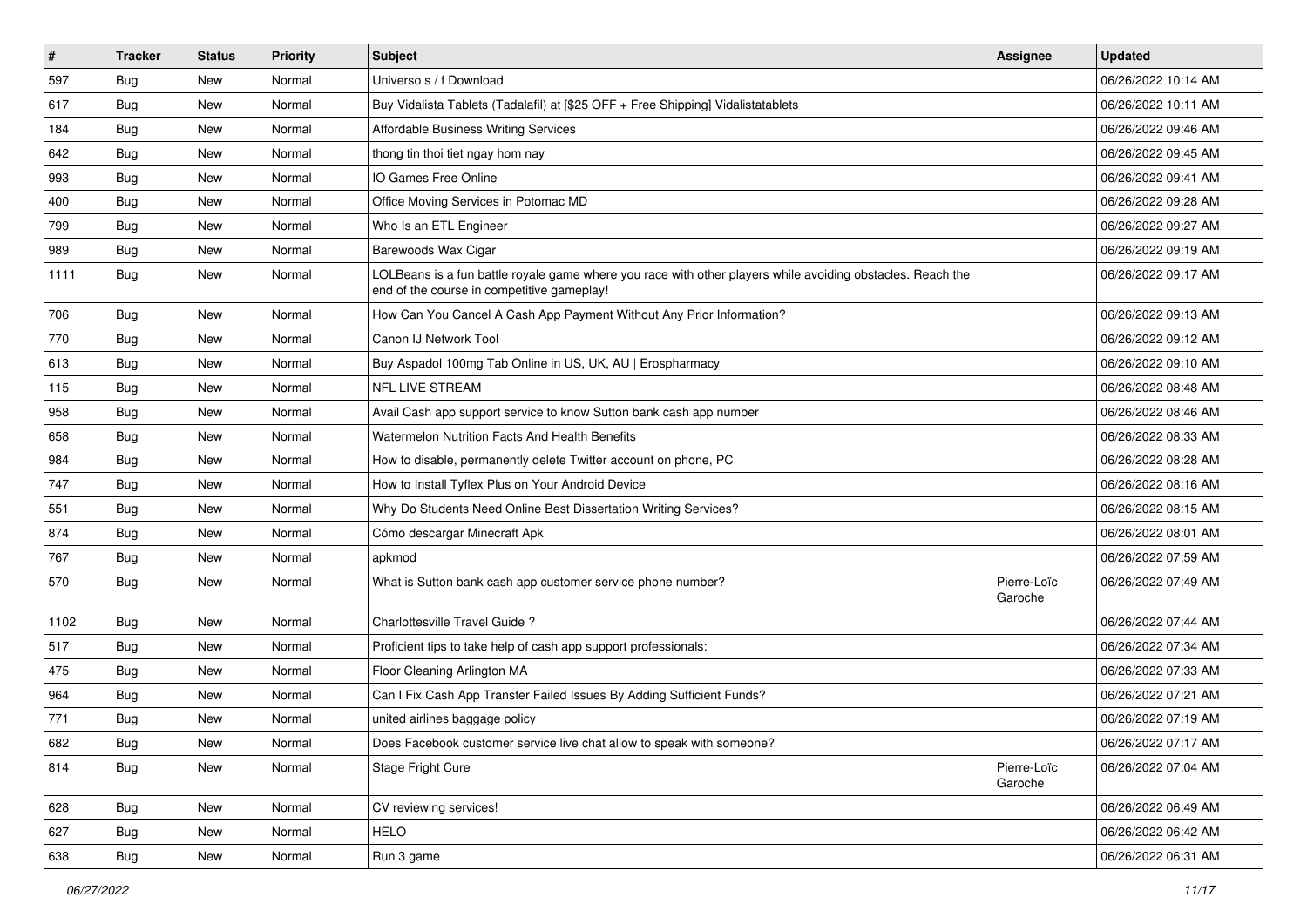| $\vert$ # | <b>Tracker</b> | <b>Status</b> | <b>Priority</b> | Subject                                                                      | Assignee               | <b>Updated</b>      |
|-----------|----------------|---------------|-----------------|------------------------------------------------------------------------------|------------------------|---------------------|
| 217       | Bug            | New           | Normal          | How this service matter most?                                                |                        | 06/26/2022 06:31 AM |
| 718       | <b>Bug</b>     | New           | High            | Solve Complex Accounting Assignments                                         | Hamza<br>Bourbouh      | 06/26/2022 06:17 AM |
| 728       | <b>Bug</b>     | New           | Normal          | Will Cash App refund money if scammed? Hitches With Optimum Ease             |                        | 06/26/2022 06:15 AM |
| 714       | Bug            | <b>New</b>    | Normal          | Cuevana 3 Premium - Enjoy Your Favorite Movies and TV Shows on Your Smart TV |                        | 06/26/2022 06:14 AM |
| 977       | <b>Bug</b>     | New           | Normal          | Fans of the Old Country will like this book.                                 |                        | 06/26/2022 05:54 AM |
| 609       | Bug            | New           | High            | Online Trusted Medicine Store in US for Health - Genericmedsupply            |                        | 06/26/2022 05:43 AM |
| 990       | Bug            | New           | Normal          | Mushrooms                                                                    |                        | 06/26/2022 05:41 AM |
| 481       | Bug            | New           | Normal          | Nur Online Shop                                                              |                        | 06/26/2022 05:37 AM |
| 198       | Bug            | <b>New</b>    | Normal          | DR. RECKEWEG R42 (HAEMOVENIN) (22ML)                                         |                        | 06/26/2022 05:31 AM |
| 639       | Bug            | New           | Normal          | thong tin chinh xac                                                          |                        | 06/26/2022 05:25 AM |
| 946       | Bug            | New           | Normal          | What is Plex and Is Plex Legal?                                              |                        | 06/26/2022 05:23 AM |
| 128       | Bug            | New           | Normal          | dfgbd                                                                        |                        | 06/26/2022 05:07 AM |
| 465       | Bug            | New           | Normal          | Carpet Cleaning Westchester MA                                               |                        | 06/26/2022 05:07 AM |
| 717       | Bug            | <b>New</b>    | Normal          | Disney Plus Apk - Watch Movies and TV Shows on Your Device                   |                        | 06/26/2022 04:56 AM |
| 686       | Bug            | New           | Normal          | Welcome To The Most Demandable Mahipalpur Escorts Agency                     |                        | 06/26/2022 04:37 AM |
| 950       | Bug            | New           | Normal          | ij.start canon                                                               |                        | 06/26/2022 04:35 AM |
| 310       | Bug            | <b>New</b>    | Normal          | Mattress Cleaning Services in Virginia Beach VA                              |                        | 06/26/2022 04:33 AM |
| 197       | <b>Bug</b>     | New           | Normal          | SBL JABORANDI PLUS HAIR OIL - COMPLETE SCALP CARE (100ML)                    |                        | 06/26/2022 04:26 AM |
| 829       | <b>Bug</b>     | New           | Normal          | Write My Dissertation For Me UK                                              | Pierre-Loïc<br>Garoche | 06/26/2022 04:13 AM |
| 935       | Bug            | <b>New</b>    | Normal          | MovieBox Pro Apk - Watch Movies and TV Shows on Your Android Phone           |                        | 06/26/2022 04:11 AM |
| 677       | Bug            | <b>New</b>    | Normal          | Logo Design Services Near Me                                                 |                        | 06/26/2022 02:32 AM |
| 621       | <b>Bug</b>     | New           | Normal          | Buy All Modafinil & Armodafinil Tablets @Buy Modafinil US                    |                        | 06/26/2022 02:20 AM |
| 741       | Bug            | New           | Normal          | <b>Blockchain Technology Solutions</b>                                       |                        | 06/26/2022 02:19 AM |
| 586       | Bug            | <b>New</b>    | Normal          | Best Modifications For Your Mobile Phone                                     |                        | 06/26/2022 01:51 AM |
| 161       | <b>Bug</b>     | New           | Normal          | dfdrtyuio                                                                    |                        | 06/26/2022 01:46 AM |
| 259       | <b>Bug</b>     | New           | Normal          | call center services                                                         |                        | 06/26/2022 01:30 AM |
| 542       | Bug            | New           | Normal          | Web N Logo Design                                                            |                        | 06/26/2022 01:28 AM |
| 554       | <b>Bug</b>     | New           | Normal          | XvideoStudio Video Editor APK Free Download on TechToDown                    |                        | 06/26/2022 01:18 AM |
| 352       | Bug            | New           | Normal          | Tile & Grout Cleaning Services in Chesapeake VA                              |                        | 06/26/2022 01:05 AM |
| 659       | <b>Bug</b>     | New           | Normal          | Olive Oil Properties And Health Benefits                                     |                        | 06/26/2022 12:59 AM |
| 650       | Bug            | New           | Normal          | <b>Cherries Health Benefits</b>                                              |                        | 06/26/2022 12:57 AM |
| 202       | <b>Bug</b>     | New           | Normal          | blonde wig                                                                   |                        | 06/26/2022 12:52 AM |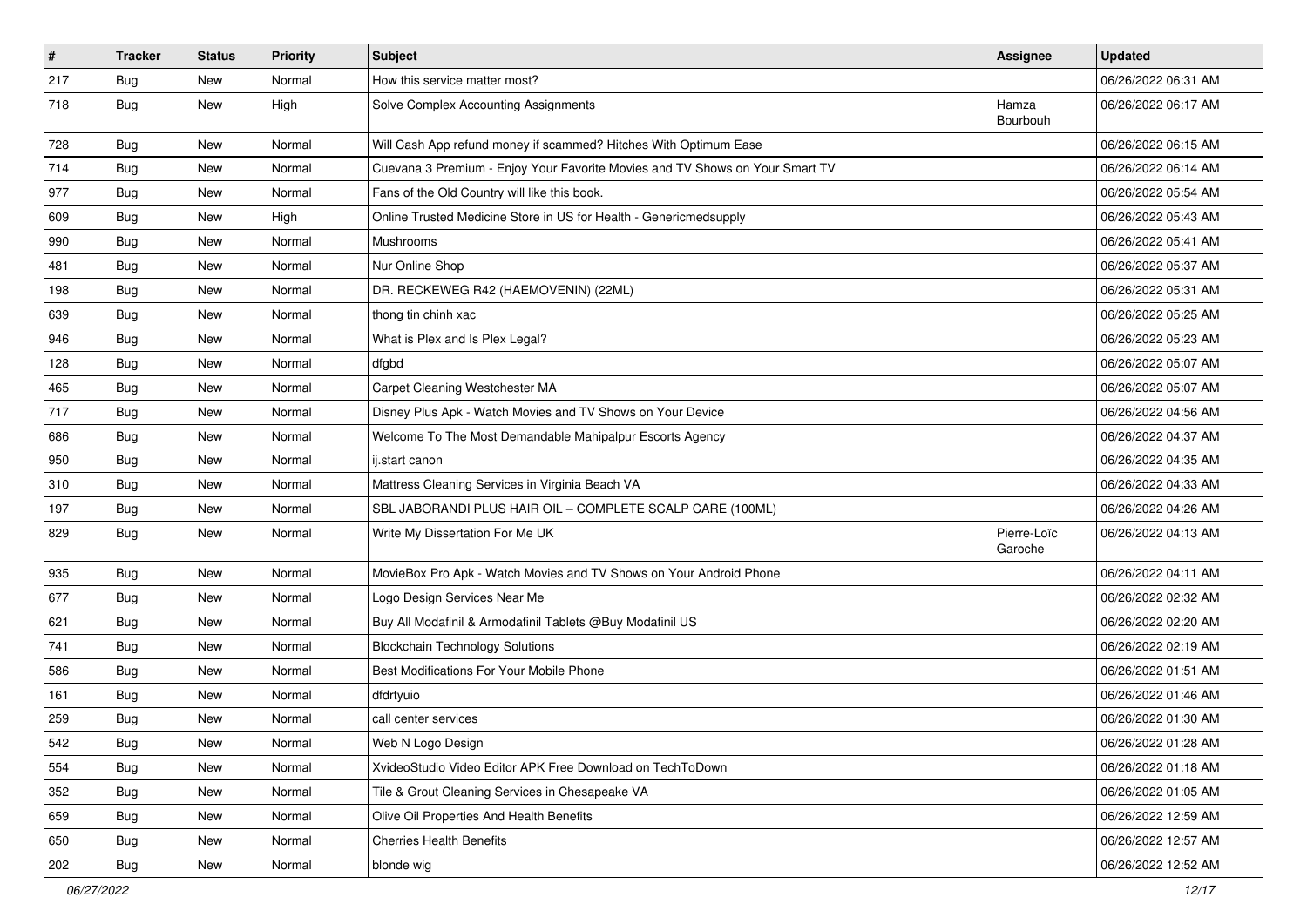| $\vert$ # | <b>Tracker</b> | <b>Status</b> | <b>Priority</b> | <b>Subject</b>                                                                                          | Assignee               | <b>Updated</b>      |
|-----------|----------------|---------------|-----------------|---------------------------------------------------------------------------------------------------------|------------------------|---------------------|
| 587       | <b>Bug</b>     | New           | Normal          | Why Picsart Pro Offers Great Features                                                                   |                        | 06/26/2022 12:18 AM |
| 602       | <b>Bug</b>     | New           | Normal          | Best Essay Writing Service UK                                                                           | Pierre-Loïc<br>Garoche | 06/26/2022 12:16 AM |
| 563       | Bug            | New           | Normal          | Understanding the Difference Between Free and Paid Mod Apks                                             |                        | 06/26/2022 12:15 AM |
| 708       | Bug            | New           | Normal          | Efficient ways to proceed with the cash app dispute process?                                            |                        | 06/26/2022 12:08 AM |
| 630       | <b>Bug</b>     | New           | Normal          | How Can I Load Cash App Card at Walmart straight away?                                                  |                        | 06/26/2022 12:04 AM |
| 635       | Bug            | New           | Normal          | Buy Steroids Online with OurMedicnes.com   Best Quality Steroids                                        |                        | 06/26/2022 12:01 AM |
| 954       | Bug            | New           | Normal          | AZ Screen Recorder Mod                                                                                  |                        | 06/25/2022 11:24 PM |
| 227       | <b>Bug</b>     | New           | Normal          | Cash App Help & Solutions - Here You Will Get Better Assistance                                         |                        | 06/25/2022 11:21 PM |
| 583       | Bug            | New           | High            | Need the Cash app customer service phone number?                                                        |                        | 06/25/2022 11:18 PM |
| 477       | Bug            | New           | Normal          | What Does Online Coupon Mean?                                                                           |                        | 06/25/2022 11:15 PM |
| 742       | <b>Bug</b>     | New           | Normal          | How Long Does Cash App Support Take To Respond For A Better Support?                                    |                        | 06/25/2022 11:00 PM |
| 479       | Bug            | New           | Normal          | Limousine Service Bellevue WA                                                                           |                        | 06/25/2022 10:54 PM |
| 955       | <b>Bug</b>     | New           | Normal          | How Long Does Verification Take On Cash App If You Apply For The Verification?                          | Christophe<br>Garion   | 06/25/2022 10:50 PM |
| 800       | Bug            | New           | Normal          | Who Is an ETL Engineer                                                                                  |                        | 06/25/2022 10:31 PM |
| 1114      | Bug            | New           | Normal          | To control the car, all you must do is click to go left or right and release the button to go straight. |                        | 06/25/2022 10:15 PM |
| 956       | Bug            | New           | Normal          | FNF Free Mods Online                                                                                    |                        | 06/25/2022 09:59 PM |
| 1106      | <b>Bug</b>     | New           | Normal          | How Do I Get Cash App ++ Without Confronting Any Technical Glitches?                                    |                        | 06/25/2022 09:53 PM |
| 185       | Bug            | New           | Normal          | Non-Plagiarized Research Writing                                                                        |                        | 06/25/2022 09:34 PM |
| 710       | Bug            | New           | Normal          | Take Necessary Assistance If You Are Unable Activate Cash App Card                                      |                        | 06/25/2022 09:26 PM |
| 1103      | Bug            | New           | Normal          | Idle game fix bug                                                                                       |                        | 06/25/2022 09:08 PM |
| 979       | Bug            | <b>New</b>    | Normal          | Free Gas Cards for the Unemployed                                                                       |                        | 06/25/2022 09:02 PM |
| 668       | Bug            | New           | Normal          | Get to know Cash App Refund Process here                                                                |                        | 06/25/2022 08:53 PM |
| 731       | <b>Bug</b>     | New           | Normal          | Avail Of Cash App Customer Service If Unable To Down Cash App Mobile App?                               |                        | 06/25/2022 08:36 PM |
| 615       | Bug            | New           | Normal          | CheapestMedsShop   100% Safe Medicines Online in USA UK & AUS.                                          |                        | 06/25/2022 08:36 PM |
| 695       | <b>Bug</b>     | New           | Normal          | Refer Listas IPTV Apk                                                                                   |                        | 06/25/2022 08:23 PM |
| 600       | <b>Bug</b>     | New           | Normal          | Play Store Pro                                                                                          |                        | 06/25/2022 08:17 PM |
| 225       | Bug            | New           | Normal          | instant personal loan                                                                                   |                        | 06/25/2022 08:11 PM |
| 450       | <b>Bug</b>     | New           | Normal          | Floor Stripping Quincy MA                                                                               |                        | 06/25/2022 08:06 PM |
| 457       | Bug            | New           | Normal          | <b>Carpet Cleaning Medford MA</b>                                                                       |                        | 06/25/2022 07:36 PM |
| 704       | <b>Bug</b>     | New           | Normal          | Reach support team of Chime Customer Service for instant help                                           |                        | 06/25/2022 07:25 PM |
| 524       | Bug            | New           | Normal          | How Does Google Account Recovery Work If Your Account Is Hacked?                                        |                        | 06/25/2022 07:08 PM |
| 178       | <b>Bug</b>     | New           | Normal          | transparent lace wigs                                                                                   |                        | 06/25/2022 07:07 PM |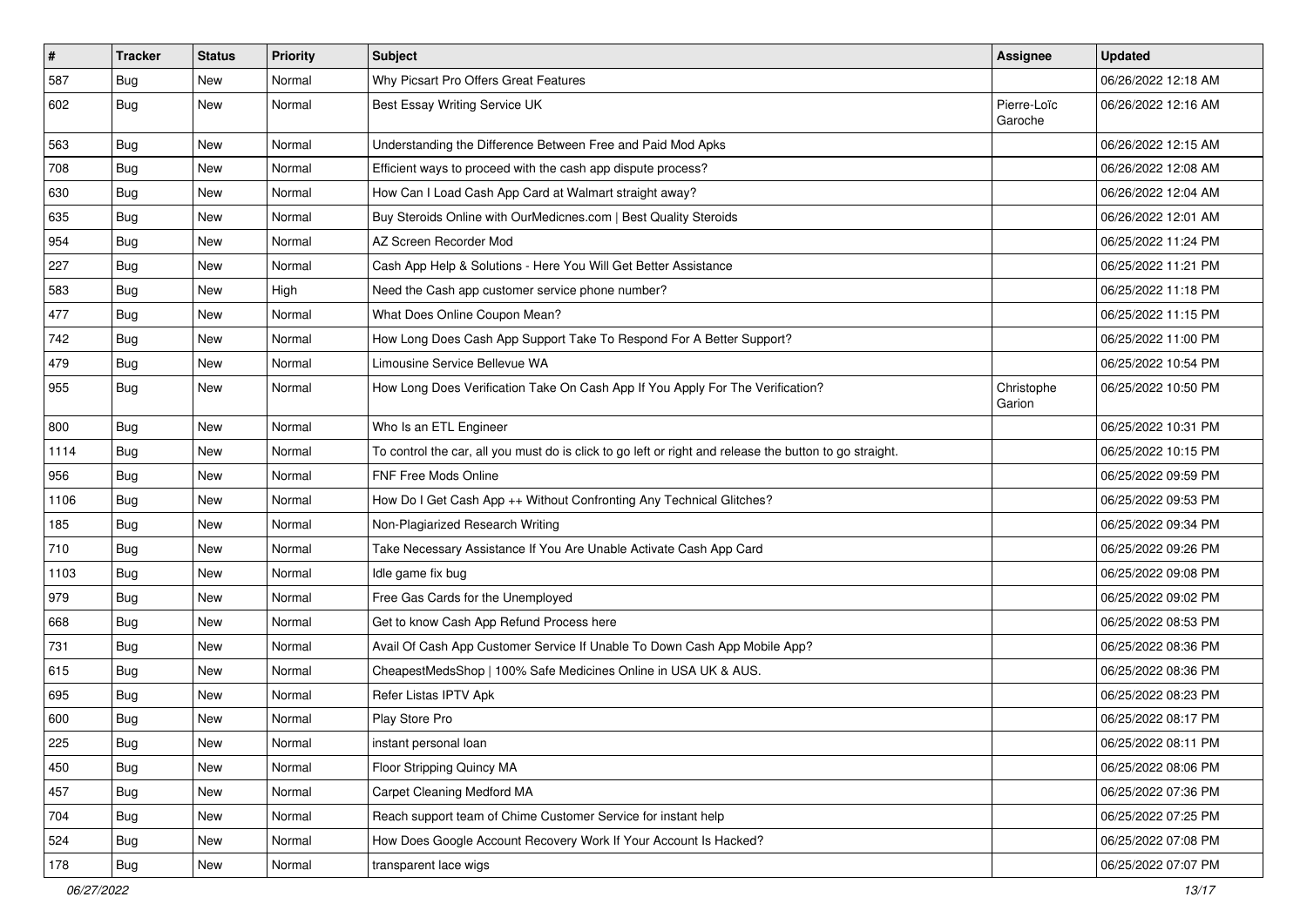| #    | <b>Tracker</b> | <b>Status</b> | <b>Priority</b> | <b>Subject</b>                                                                                                  | Assignee               | <b>Updated</b>      |
|------|----------------|---------------|-----------------|-----------------------------------------------------------------------------------------------------------------|------------------------|---------------------|
| 564  | <b>Bug</b>     | New           | Normal          | How To Install RepelisPlus On Your Android Phone?                                                               |                        | 06/25/2022 06:46 PM |
| 1024 | Bug            | New           | Normal          | How to choose the right broker                                                                                  |                        | 06/25/2022 06:23 PM |
| 1025 | Bug            | New           | Normal          | how to change the logo in wordpress                                                                             |                        | 06/25/2022 06:20 PM |
| 1026 | <b>Bug</b>     | New           | Normal          | New Puzzle Game for All Age - Dordle                                                                            |                        | 06/25/2022 06:17 PM |
| 1027 | Bug            | New           | Normal          | Word hurdle: Viral and Fun Online Game                                                                          |                        | 06/25/2022 06:13 PM |
| 526  | Bug            | New           | Normal          | Soundcloud to mp3 converter - Download Soundcloud songs                                                         |                        | 06/25/2022 05:36 PM |
| 804  | Bug            | New           | Normal          | Review                                                                                                          |                        | 06/25/2022 05:07 PM |
| 709  | Bug            | New           | Normal          | How To Load Cash App Card At Walmart Without Having To Face Any Hassle?                                         |                        | 06/25/2022 05:02 PM |
| 636  | <b>Bug</b>     | New           | Normal          | What is the most popular furniture color?                                                                       |                        | 06/25/2022 04:57 PM |
| 133  | Bug            | New           | Normal          | craftlabs                                                                                                       |                        | 06/25/2022 04:43 PM |
| 483  | <b>Bug</b>     | New           | Normal          | UK best essay writing service                                                                                   |                        | 06/25/2022 04:05 PM |
| 634  | Bug            | New           | Normal          | Buy Vidalista Tablets (Tadalafil) at [\$25 OFF + Free Shipping] Vidalistatablets                                |                        | 06/25/2022 04:00 PM |
| 598  | Bug            | <b>New</b>    | Normal          | Universo s / f Download                                                                                         |                        | 06/25/2022 03:38 PM |
| 724  | Bug            | New           | Normal          | Dial Chime Customer support number for a quick response                                                         |                        | 06/25/2022 10:58 AM |
| 765  | Bug            | New           | Normal          | Follow proper initiatives to check my cash app                                                                  |                        | 06/25/2022 10:08 AM |
| 239  | Bug            | New           | Normal          | Algunas características más de Choices MOD APK                                                                  |                        | 06/25/2022 10:05 AM |
| 641  | <b>Bug</b>     | New           | Normal          | Get Best Economics Dissertation Writing Service                                                                 |                        | 06/25/2022 10:04 AM |
| 711  | Bug            | New           | Normal          | Human Fall Flat Apk Download                                                                                    |                        | 06/25/2022 09:44 AM |
| 1126 | <b>Bug</b>     | New           | Normal          | 1PLSD                                                                                                           |                        | 06/25/2022 09:36 AM |
| 781  | Bug            | New           | Normal          | Free Whatsapp Group to Join                                                                                     |                        | 06/25/2022 01:25 AM |
| 344  | Bug            | New           | Normal          | Odor Removal Services in Chesapeake VA                                                                          |                        | 06/25/2022 12:42 AM |
| 182  | <b>Bug</b>     | New           | Normal          | Healthcare Custom Writing Services                                                                              |                        | 06/25/2022 12:31 AM |
| 210  | Bug            | New           | Normal          | Issue with check symbol in Cash App? Dial assist number with calling Cash App customer service phone<br>number. |                        | 06/24/2022 10:52 PM |
| 316  | <b>Bug</b>     | New           | Normal          | Finden Sie den besten Klingelton für Ihr Telefon                                                                |                        | 06/24/2022 10:28 PM |
| 721  | Bug            | New           | Normal          | Cómo instalar un Mod Apk                                                                                        |                        | 06/24/2022 09:39 PM |
| 707  | <b>Bug</b>     | New           | Normal          | Why Accounting Assignments Are Beneficial For The Students?                                                     | Pierre-Loïc<br>Garoche | 06/24/2022 09:16 PM |
| 629  | Bug            | New           | Normal          | How Can I Load Cash App Card at Walmart straight away?                                                          |                        | 06/24/2022 07:55 PM |
| 461  | <b>Bug</b>     | New           | Normal          | Germs Removal Medford MA                                                                                        |                        | 06/24/2022 05:59 PM |
| 603  | Bug            | New           | Normal          | Premiere gratuito da lista de IPTV                                                                              |                        | 06/24/2022 05:30 PM |
| 701  | <b>Bug</b>     | New           | Normal          | Why Law Essay Helper UK is Necessary?                                                                           |                        | 06/24/2022 03:17 PM |
| 516  | Bug            | New           | Normal          | Does Cash App Help To Get Cash App Refund Without Any Interruption?                                             |                        | 06/24/2022 01:56 PM |
| 599  | <b>Bug</b>     | New           | Normal          | Do you know how to delete cash app account from your computer?                                                  |                        | 06/24/2022 10:42 AM |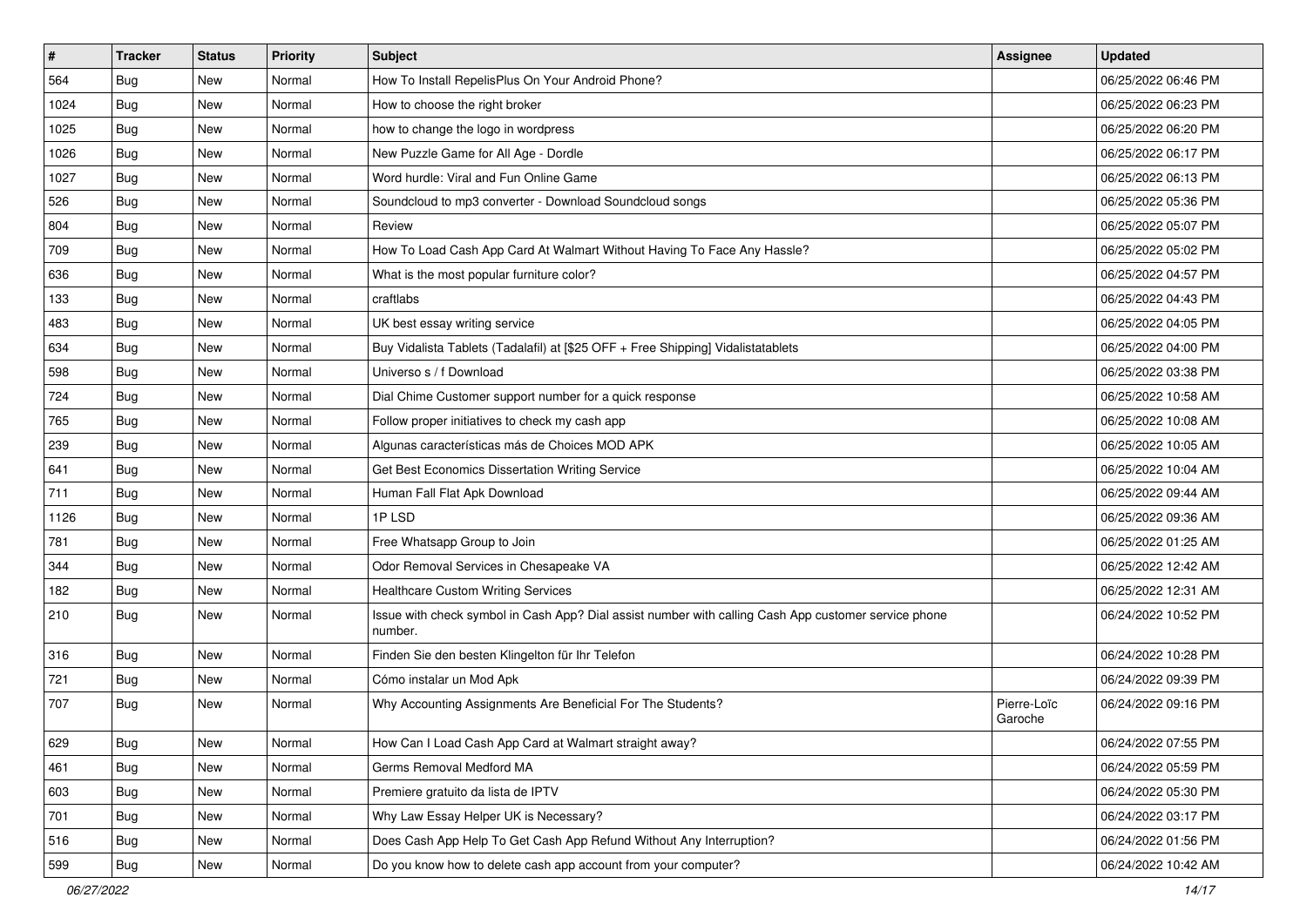| #    | <b>Tracker</b> | <b>Status</b> | <b>Priority</b> | <b>Subject</b>                                                                      | <b>Assignee</b>        | <b>Updated</b>      |
|------|----------------|---------------|-----------------|-------------------------------------------------------------------------------------|------------------------|---------------------|
| 559  | <b>Bug</b>     | New           | High            | What Are Permission For Applications like Facebook Sending MMS?                     |                        | 06/24/2022 10:07 AM |
| 1125 | Bug            | New           | Normal          | What is Wordscapes?                                                                 |                        | 06/24/2022 09:05 AM |
| 661  | Bug            | New           | Normal          | Turbo VPN MOD APK Download                                                          |                        | 06/24/2022 08:51 AM |
| 762  | Bug            | New           | Normal          | How To Add Money To A Cash App Card If Struggling With Low Amount?                  |                        | 06/24/2022 07:48 AM |
| 736  | <b>Bug</b>     | New           | Normal          | I Want to Edit in My Website (transfer-factor.net) Unfortunately, Unable to Edit It |                        | 06/24/2022 07:32 AM |
| 678  | <b>Bug</b>     | New           | Normal          | How to be a winner in buidnow gg                                                    |                        | 06/24/2022 06:57 AM |
| 1124 | Bug            | New           | Normal          | Cookie clicker unblocked                                                            |                        | 06/24/2022 05:14 AM |
| 688  | Bug            | New           | Normal          | How to use twitch.ty/activate?                                                      |                        | 06/24/2022 04:16 AM |
| 1123 | Bug            | New           | Normal          | Where To Watch FIFA World Cup 2022                                                  |                        | 06/24/2022 03:51 AM |
| 761  | Bug            | New           | Normal          | What is it about basketball that makes it so popular in the United States?          | Corentin<br>Lauverjat  | 06/24/2022 03:48 AM |
| 134  | Bug            | New           | Normal          | wisegolfers                                                                         |                        | 06/24/2022 03:34 AM |
| 933  | Bug            | New           | Normal          | How Can I Watch Movies on My Mobile Phone                                           |                        | 06/24/2022 12:55 AM |
| 1105 | <b>Bug</b>     | New           | High            | What is Mahjong online?                                                             |                        | 06/23/2022 04:02 PM |
| 816  | Bug            | New           | Normal          | Play Scribble io fun with everyone                                                  |                        | 06/23/2022 10:52 AM |
| 1122 | Bug            | New           | Normal          | Count the number of words on the Microsoft Word application in the phone            |                        | 06/23/2022 04:19 AM |
| 313  | Bug            | New           | Normal          | Water Extraction Services in Virginia Beach VA                                      |                        | 06/23/2022 02:14 AM |
| 766  | Bug            | New           | Normal          | Pobreflix Mod APK Review                                                            |                        | 06/23/2022 01:39 AM |
| 562  | <b>Bug</b>     | New           | Normal          | Learn Basic Mahjong Rules                                                           |                        | 06/23/2022 12:48 AM |
| 245  | Bug            | New           | Normal          | Write My Essay For Me Cheap                                                         |                        | 06/22/2022 05:30 PM |
| 926  | Bug            | New           | Normal          | tavor 7                                                                             |                        | 06/22/2022 05:08 PM |
| 155  | <b>Bug</b>     | New           | Normal          | Cant access my cash app account                                                     | Pierre-Loïc<br>Garoche | 06/22/2022 02:15 PM |
| 1121 | <b>Bug</b>     | New           | Normal          | LustreC do not run                                                                  |                        | 06/22/2022 08:43 AM |
| 796  | <b>Bug</b>     | New           | Normal          | How Does Cash App ++ actually work and What is the process of it                    |                        | 06/22/2022 07:03 AM |
| 786  | Bug            | New           | Normal          | Best Assignment Help in Australia & UK                                              |                        | 06/21/2022 09:28 PM |
| 1069 | <b>Bug</b>     | New           | Normal          | how to get cash app support phone number 24*7 available                             |                        | 06/21/2022 08:36 PM |
| 249  | Bug            | New           | Normal          | Steps to Activate Cash App Card in Less then 2 Minutes - Get Information            | Pierre-Loïc<br>Garoche | 06/21/2022 07:52 PM |
| 1072 | <b>Bug</b>     | New           | Normal          | ij.start canon                                                                      |                        | 06/21/2022 06:56 PM |
| 1071 | Bug            | New           | Normal          | Cinema HD Review - Cinemahdv2.net                                                   |                        | 06/21/2022 06:54 PM |
| 464  | Bug            | New           | Normal          | Upholstery Cleaning Westchester MA                                                  |                        | 06/21/2022 04:02 PM |
| 1119 | <b>Bug</b>     | New           | Normal          | Klondike Solitaire                                                                  |                        | 06/21/2022 08:25 AM |
| 1118 | Bug            | New           | Normal          | Gameplay Minecraft                                                                  |                        | 06/21/2022 06:33 AM |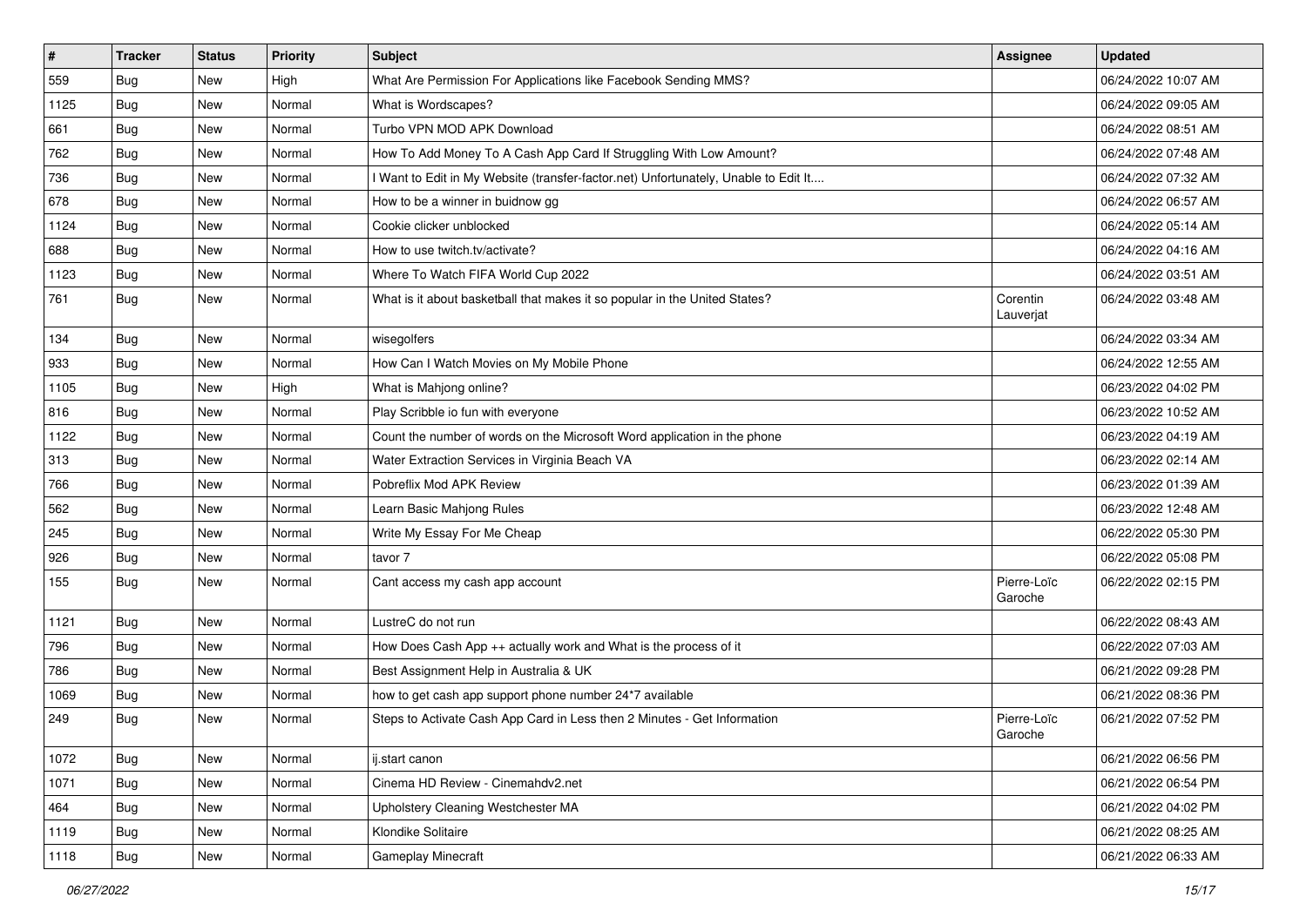| #    | <b>Tracker</b> | <b>Status</b> | <b>Priority</b> | Subject                                                         | Assignee               | <b>Updated</b>      |
|------|----------------|---------------|-----------------|-----------------------------------------------------------------|------------------------|---------------------|
| 624  | <b>Bug</b>     | New           | Normal          | Use go with the Driving Directions for your go                  |                        | 06/21/2022 04:54 AM |
| 321  | Bug            | New           | Normal          | Tile & Grout Cleaning Services in Virginia Beach VA             |                        | 06/21/2022 03:04 AM |
| 1113 | <b>Bug</b>     | New           | Normal          | Press the button to control your car                            |                        | 06/20/2022 12:09 PM |
| 1092 | Bug            | New           | Normal          | Ellison Estate Vineyard                                         |                        | 06/20/2022 12:03 PM |
| 1088 | <b>Bug</b>     | New           | Normal          | Health And Fitness Tips 2022                                    | Pierre-Loïc<br>Garoche | 06/20/2022 06:42 AM |
| 1110 | <b>Bug</b>     | <b>New</b>    | Normal          | Six Guns Mod Apk Answers Your Questions                         | Pierre-Loïc<br>Garoche | 06/20/2022 04:42 AM |
| 860  | <b>Bug</b>     | New           | Normal          | pokemon guide                                                   | Pierre-Loïc<br>Garoche | 06/18/2022 08:18 PM |
| 895  | Bug            | New           | Normal          | Cash App Scams                                                  |                        | 06/18/2022 02:36 PM |
| 176  | Bug            | New           | Normal          | instant loan without documents                                  |                        | 06/18/2022 01:43 PM |
| 253  | <b>Bug</b>     | New           | Normal          | Florence Lawrence                                               |                        | 06/18/2022 01:09 PM |
| 776  | Bug            | New           | Normal          | Wibargain                                                       |                        | 06/17/2022 08:52 PM |
| 670  | Bug            | <b>New</b>    | Normal          | JTWhatsApp Apk - The New and Improved WhatsApp                  |                        | 06/17/2022 04:36 PM |
| 339  | <b>Bug</b>     | New           | Normal          | Upholstery Cleaning Services in Norfolk VA                      |                        | 06/17/2022 04:36 AM |
| 918  | <b>Bug</b>     | New           | Normal          | Antivirus for IOS                                               |                        | 06/16/2022 10:36 PM |
| 1101 | Bug            | New           | Normal          | How to Delete Cash App History at once?                         |                        | 06/16/2022 06:49 AM |
| 675  | <b>Bug</b>     | New           | Normal          | What Are Smart Tactics To Fix Cash App Transfer Failed Hurdles? |                        | 06/16/2022 04:37 AM |
| 949  | Bug            | New           | Normal          | <b>Educational Games</b>                                        |                        | 06/15/2022 09:11 PM |
| 1078 | Bug            | New           | Normal          | What Bank Is Cash App On Plaid? Find Clarity And Assistance     |                        | 06/15/2022 11:56 AM |
| 1080 | Bug            | New           | Normal          | How to use Math Wallet   Nexo wallet   CoinTiger Exchange       |                        | 06/15/2022 11:56 AM |
| 1082 | Bug            | New           | Normal          | Reset chime bank password without phone number                  |                        | 06/15/2022 11:56 AM |
| 1079 | Bug            | New           | Normal          | How to get cheap psychology assignment?                         |                        | 06/15/2022 06:00 AM |
| 1089 | <b>Bug</b>     | New           | Normal          | Pay Someone To Do My Assignment                                 |                        | 06/15/2022 04:44 AM |
| 925  | Bug            | New           | Normal          | tavor 7                                                         |                        | 06/15/2022 03:45 AM |
| 1094 | Bug            | New           | Normal          | What time does direct deposit hit Cash App?                     |                        | 06/14/2022 03:27 PM |
| 1093 | Bug            | New           | Normal          | Uniswap Exchange                                                | Christophe<br>Garion   | 06/14/2022 11:55 AM |
| 1091 | <b>Bug</b>     | New           | Normal          | Find family fun indoors and outdoors in the Jungfrau Region     |                        | 06/14/2022 09:33 AM |
| 828  | Bug            | New           | Normal          | Nursery management                                              |                        | 06/13/2022 08:55 AM |
| 191  | <b>Bug</b>     | New           | Normal          | <b>B2B Branding</b>                                             |                        | 06/13/2022 12:50 AM |
| 692  | Bug            | New           | Normal          | Esports 888b                                                    |                        | 06/12/2022 10:04 AM |
| 1051 | <b>Bug</b>     | New           | Normal          | Dental Supplies USA                                             |                        | 06/11/2022 09:20 PM |